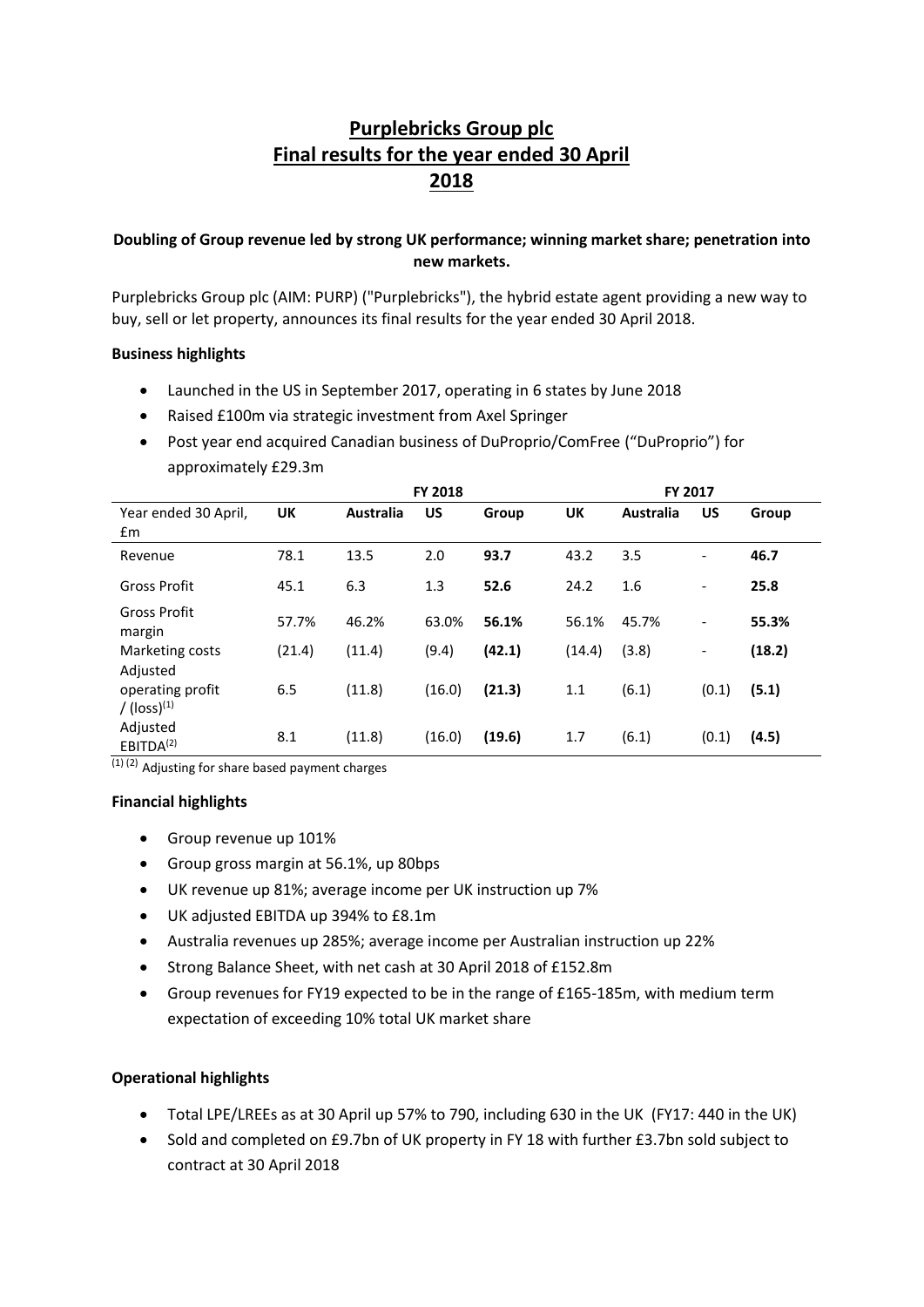UK online market share of 74%, while online continuing to grow share of total market

#### **Commenting on the results, Michael Bruce, Group Chief Executive, said:**

*"We have doubled revenues in tough markets, taking market share as we continue to win over consumers to the modern way of buying and selling property. As the latest independent UK research by TwentyCi released July 2018 shows, we sell more of our properties and complete faster than any of the top 10 largest agencies in the country, saving consumers thousands of pounds in the process.* 

*We are confident that Purplebricks' market leadership will continue, given the strength of its brand, the continuing investment into team, technology and processes and our £153m war chest for global growth, following the strategic investment by Axel Springer. Purplebricks' goal to build a modern global estate agency business demonstrates unrivalled ambition and, in just four years, huge progress. We look forward to the years ahead with excitement and confidence."* 

#### **Analyst presentation**

A presentation to analysts and institutional investors will be held at the offices of Instinctif Partners on 5 July 2018. The event will be webcast. For further details please contact Catherine Walton on: +44 (0) 20 7457 2020 or email Catherine.walton@instinctif.com.

For further information, please contact:

| <b>Purplebricks</b><br>Michael Bruce, James Davies                      | +44 (0) 20 7457 2020 |
|-------------------------------------------------------------------------|----------------------|
| <b>Zeus Capital (NOMAD)</b><br>Nicholas How, Benjamin Robertson         | +44 (0) 20 3829 5000 |
| <b>Peel Hunt (Broker)</b><br>Dan Webster, George Sellar                 | +44 (0) 20 7418 8900 |
| <b>Investec Bank (Broker)</b><br>Keith Anderson, Carlton Nelson         | +44 (0) 20 7597 5970 |
| <b>Instinctif Partners</b><br>David Simonson, Mark Reed, George Yeomans | +44 (0) 20 7457 2020 |

#### **About Purplebricks**

Purplebricks is the leading next generation estate agency in the UK with operations in Australia and the US that combines highly experienced and professional Local Property Experts (Local Real Estate Experts in the US) and an innovative use of technology to help make the process of selling, buying or letting so much more convenient, transparent and cost effective. Purplebricks is transforming the way people perceive estate agents and estate agency.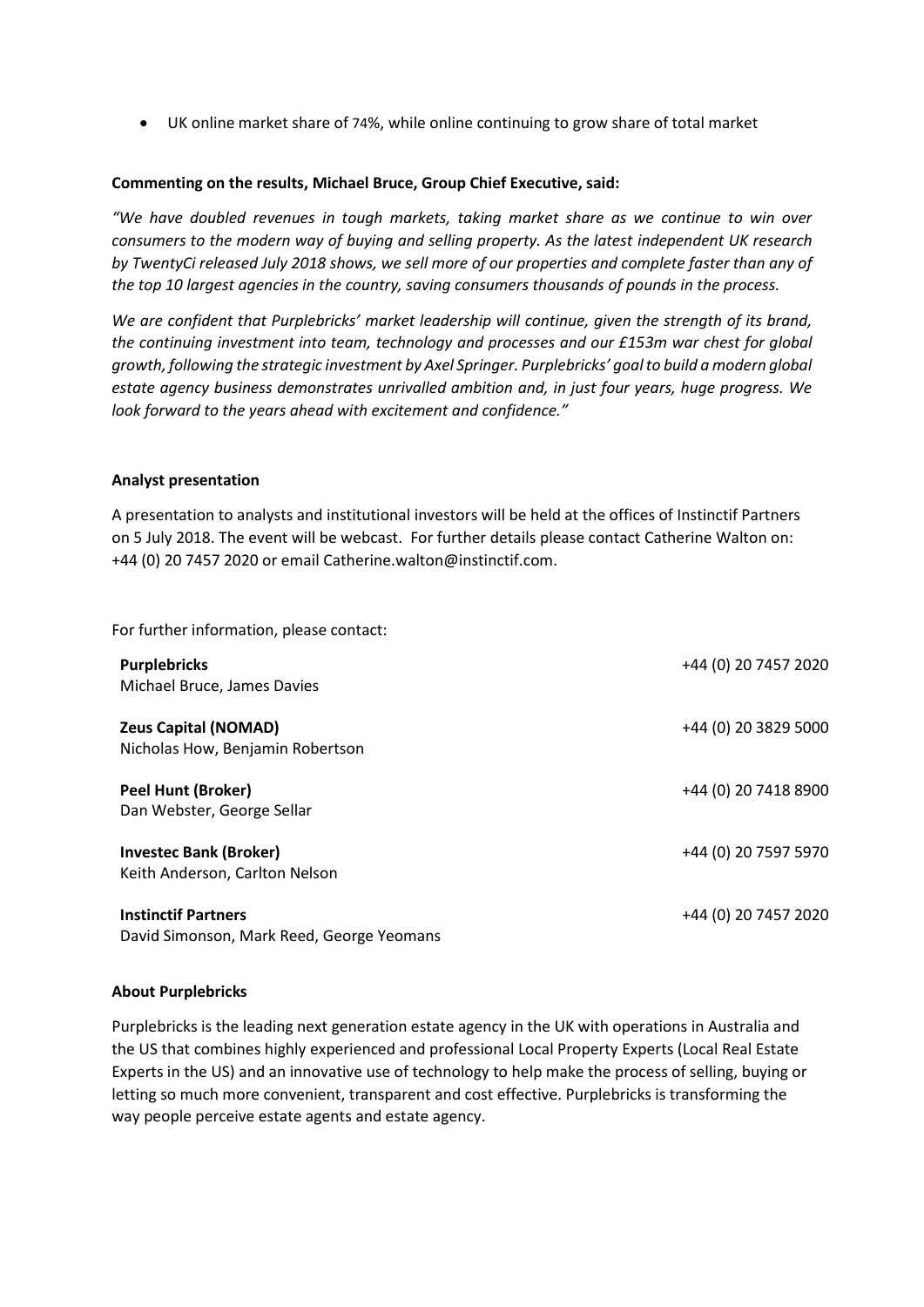#### **Forward looking Statements**

This announcement may include statements that are, or may be deemed to be, "forward-looking statements" (including words such as "believe", "expect", "estimate", "intend", "anticipate" and words of similar meaning). By their nature, forward-looking statements involve risk and uncertainty since they relate to future events and circumstances, and actual results may, and often do, differ materially from any forward-looking statements. Any forward-looking statements in this announcement reflect management's view with respect to future events as at the date of this announcement. Save as required by applicable law, the Company undertakes no obligation to publicly revise any forward-looking statements in this announcement, whether following any change in its expectations or to reflect events or circumstances after the date of this announcement.

#### **Chairman's statement**

Purplebricks is continuing to lead significant change in the global estate agency market, creating greater transparency, offering better choice for customers and a low, fair fixed fee. We remain focused on our objective of offering consumers a fairer and more cost-effective way of selling their property and driving transparency of pricing in the marketplace, while using technology to provide world class customer service and operational efficiency.

Our strong performance for the year is underpinned by our focus of improving the quality and efficiency of our service through investing in our LPEs, customer support team and infrastructure, continuing to evolve our best-in-class technology, and building upon our high brand awareness and reputation for superior customer service.

In the year we continued to expand our proposition globally, further establishing and growing our Australian business as well as launching in the US on both the West and East coasts, where we are seeing encouraging signs.

This growth in market share across all our markets is ultimately due to our ability to attract top quality LPEs not only across all areas of the UK, but also in Australia and the US, where they are called Local Real Estate Experts (LREEs). They have bought into our strategy of providing a fairer, better service to customers as well as creating an "ultra-local" presence. We value all of their expertise and capacity to deliver real value and meet the continuing demand from our customers.

We are proud that we remain the most positively reviewed estate agent in the UK with over 47,000 independent reviews on TrustPilot while maintaining our excellent rating of 9.5 out of 10. We have recently signed up the respected review service FEEFO which offers our customers another credible alternative site to review our service.

#### **Financials**

Momentum has been strong throughout the year, with total revenues of £93.7m representing an increase of 101% on the prior year. The UK has continued to advance with revenue up 81% year on year, while Australia contributed £13.5m of revenue in its first full 12 month period following launch, with the US also contributing £2.0m during its initial launch period.

I am pleased to report that the UK made an adjusted EBITDA profit of £8.1m, a significant increase on £1.7m last year as we continue to solidify our leading nationwide position. Australia made an adjusted EBITDA loss of £11.8m and the US a £16.0m loss, reflecting our investment in launching and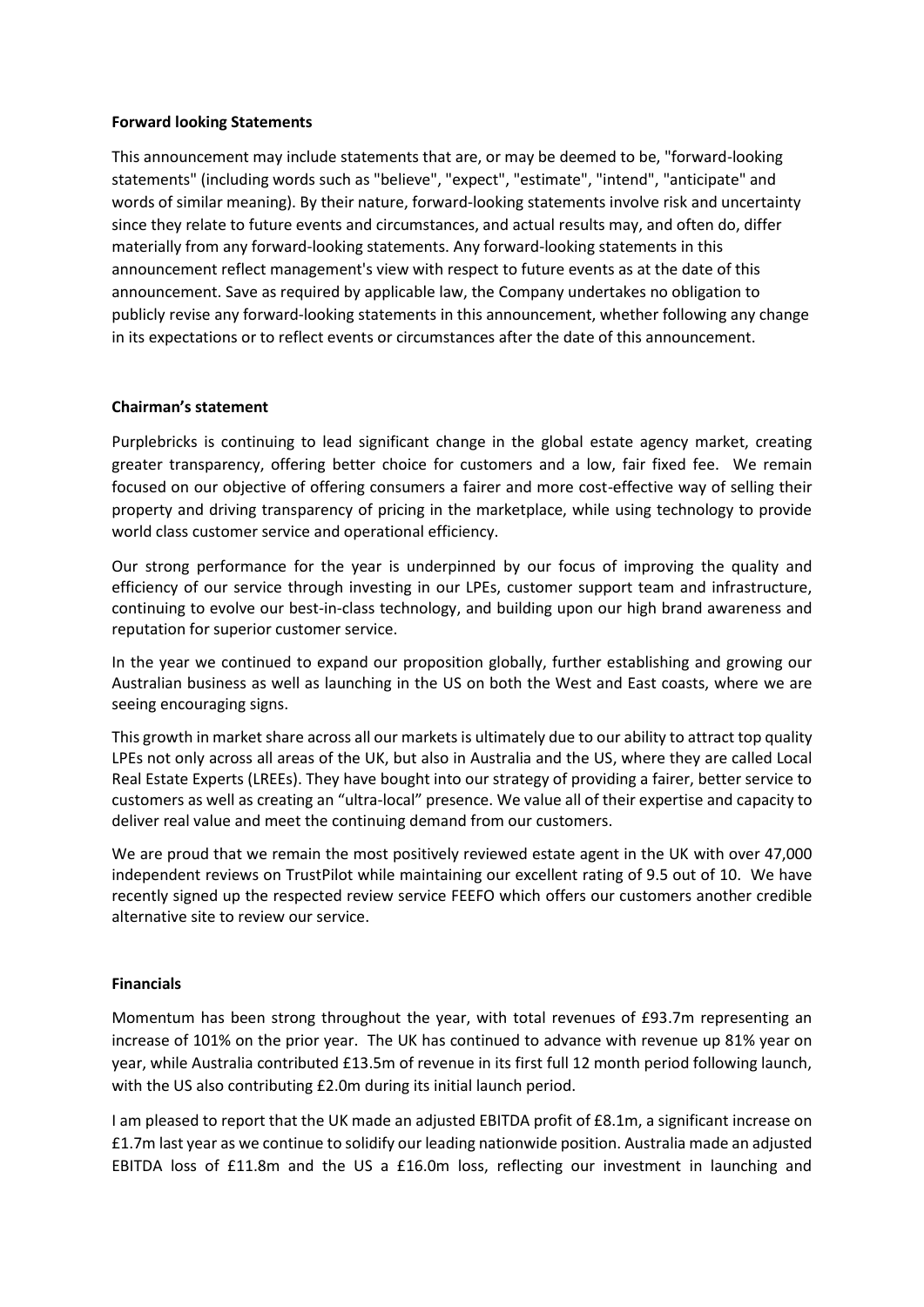establishing these early stage businesses. Group losses from operating activities increased to £24.7m after share based payment charges from £6.0m in FY 17, principally due to our focus on building the operational and marketing footprint in order to support international expansion. The operating leverage of our low fixed cost business model, once established in-country, is demonstrated by the profitable UK performance.

Net cash at the year end of £152.8m was a result of further funds raised in the year from the strategic investment by Axel Springer, bolstering our balance sheet and capability to expand our global presence and improve our offering vastly ahead of competitors. Net assets at 30 April 2018 were £154.4m (2017: £75.4m) with net current assets standing at £143.2m (2017: £66.2m).

For further discussion of financial performance, definition of the adjusted EBITDA measure referred to above and position of the group, please refer to the CFO's report.

# **Global expansion**

While we have grown quickly, there remains enormous potential for our hybrid agency model to further disrupt the traditional model in both the UK and overseas. As the Group expands into new territories that have higher commission rates than the UK, we have found that our model is even more compelling and the savings for our customers far greater. We believe that our model presents a significant opportunity in each of our international markets.

# *Strategic Investment*

On 26 March 2018 we announced a £100m strategic investment in our business by Axel Springer. This investment will enable us to continue to execute our strategy of expedited roll out of our model across states in the US, advance our technology for the benefit of our customers, our people and to unlock better conversion and new revenue streams. Additionally, it will allow us to invest in growing our lettings business and to make strategic investments and acquisitions and to secure longer lifetime relationships with our customers.

Whilst we face competition from traditional estate agents we will make investments that help build upon our success and market share and better exceed the needs and demands of everyone selling, buying and renting in all our markets. The Company welcomes competition from other well managed hybrid competitors, which helps to raise the profile and attractiveness of the new model, as well as driving Purplebricks to continuously improve its own service levels to stay ahead.

#### *Australia*

Our business in Australia continues to grow, having only recently completed its first full year in the five key target states. We believe we can create a strong, market leading, profitable business in Australia and will continue to invest in growing our market share.

#### *US*

We are excited by the early success and future prospects of our US operation. We continue to recruit Local Real Estate Experts and have announced the launch of new states in accordance with our strategic expansion plan for the US. We have recently extended our footprint in California to Sacramento, Fresno and San Diego and expanded into the East Coast with the launch into the New York Designated Market Area (DMA). The most recent launch has been into the states of Arizona and Nevada in June 2018.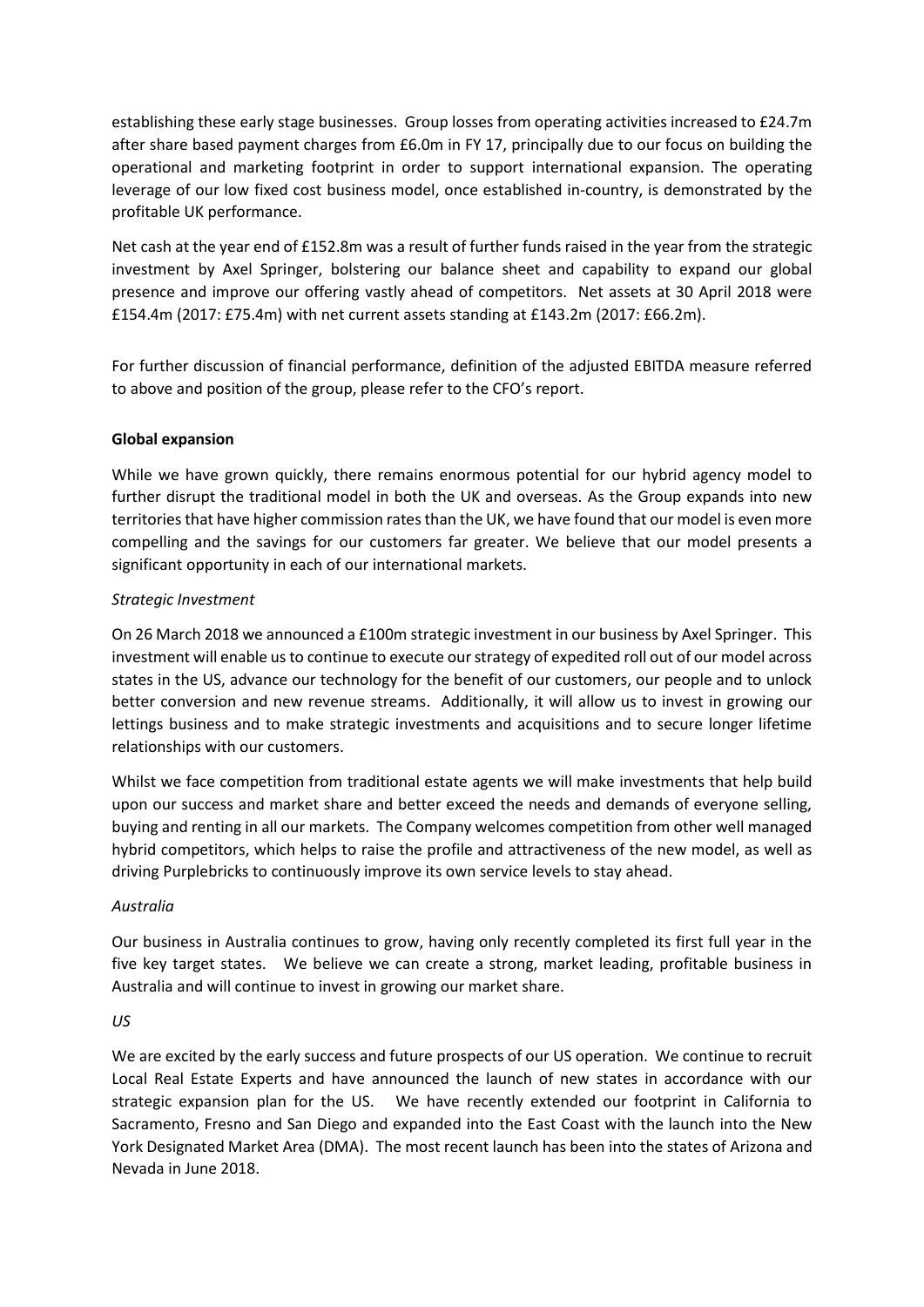#### *Canada*

Post year end we were delighted to announce our expansion into Canada through the acquisition of a leading Canadian digital real estate brand DuProprio. DuProprio is well established and profitable and aligned to our strategic vision and culture. We have confidence in the existing and proven management team, who will, with the backing and support of Purplebricks, accelerate and deepen market penetration across Canada and expand the offering into areas including buy-side services.

#### **People and culture**

As part of our strategy to grow and develop our global business it is important that we invest in attracting and engaging high quality, experienced individuals who can support our ambitious plans for the business. Our strong results would not have been possible without the leadership of the senior management team and the enthusiasm and commitment shown by our colleagues this year. On behalf of the Board, I would like to thank them sincerely for their hard work in growing our business whilst maintaining our strong culture of customer service.

#### **Board**

The Board is focused on driving the Group's mission to deliver excellent customer experiences through world class technology and customer focused people. We take care to ensure that the Group's ambitions are managed against risks, with accelerated yet sustainable growth at the heart of our focus.

We recently announced the departures of non-executive directors Nick Discombe and Will Whitehorn. Nick and Will have been influential in the formative years of the Company and on behalf of the Board I would like to thank them sincerely for their contributions. We have welcomed four new nonexecutive members to our board: Michael Wroe (former Group Chief Financial Officer of Just Eat plc), Simon Downing (founder of Civica Group with 30 years' experience in the tech industry), Adrian Blair (former Global Chief Operating Officer at Just Eat plc and ex-Spotify) and Andreas Wiele (President Classifieds Media at Axel Springer). We are delighted to have been able to attract such a high calibre of new non-executive directors and we are excited by the skills, experience, perspective and advice they will bring to our business.

#### **Governance overview**

As a fast-growing and relatively young business, we are aware that as we grow we need to maintain a governance infrastructure that is appropriate for our increasing size and profile. The Company seeks to apply the principles set out in the Quoted Companies Alliance Corporate Governance Code and have applied them pragmatically to our business, given the size and nature of the Group's operations.

In order to ensure that we continue to comply with the General Data Protection Regulation, effective from 25 May 2018, the Board established a GDPR SteerCo comprising directors and senior management.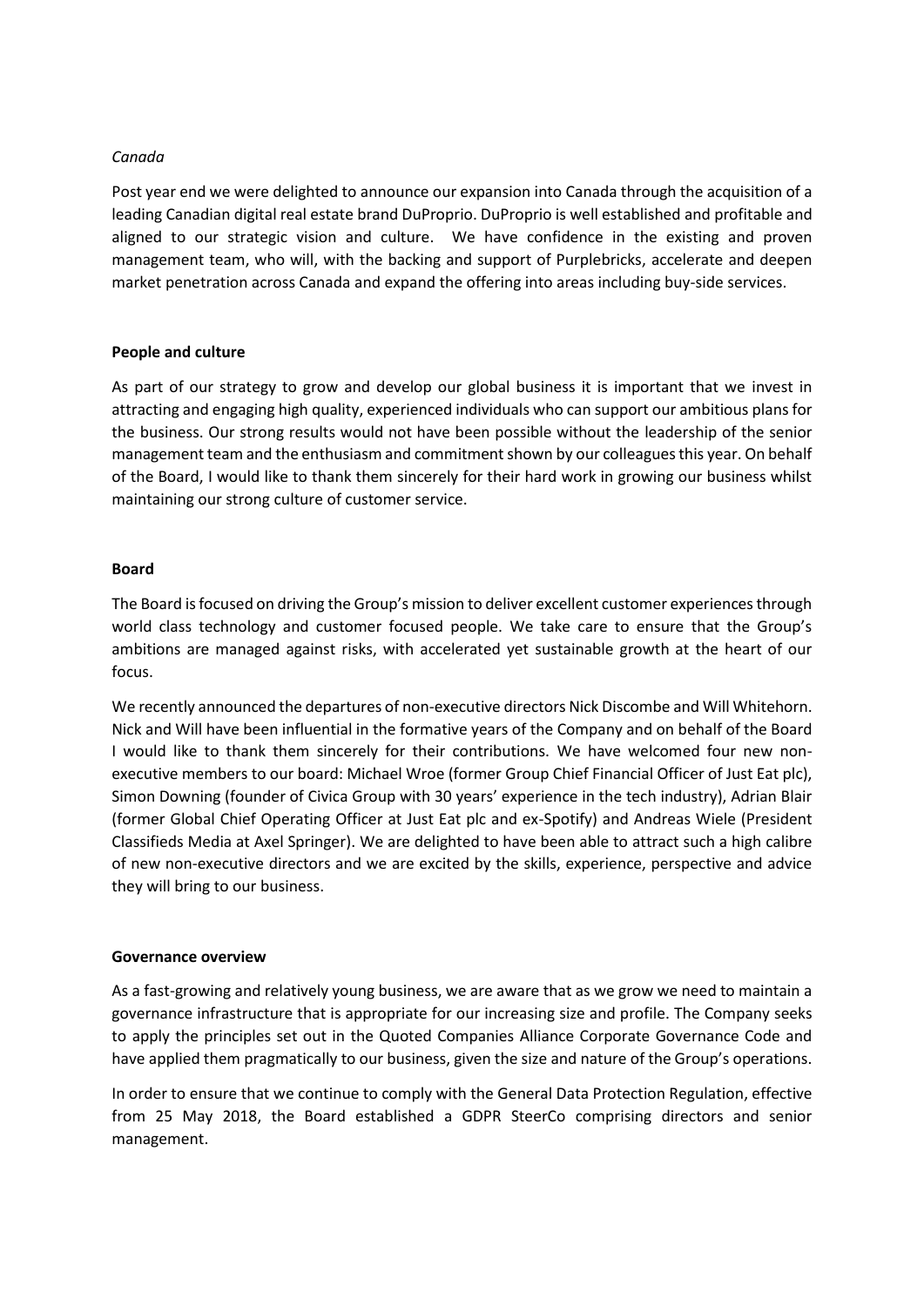#### **Dividend strategy**

Due to the evolution of our business the Board has concluded that it would be premature to consider declaring a dividend. We will continue to focus our financial resources on capitalising on our market opportunities and realising our potential. As we progress our strategy and our financial performance, we will look to move to a progressive dividend policy in future years.

#### **Current trading and outlook**

We continue to grow and outperform what is a tough UK market, and thereby increasing our market share. We believe our unrivalled net cash position, flexible low cost business model and brand strength supports our long term potential, albeit at the expense of lower near term growth, against tough comparatives. Additionally, we have significant company initiatives in plan for the current year, including increased marketing spend, technology and product developments, which should boost growth as we progress through the year.

Australia continues to track the UK performance at the same time in its development. Growth has continued into the current year, despite the tough market backdrop. Company initiatives, including a new Sales Director, are bedding in well and expected to optimise the model, increase team productivity and drive growth going forward. We now expect that Australia will reach monthly profitability within 12 months.

We are excited about the US business and the rollout into six states by June 2018, which is ahead of plan. Initial KPIs are ahead of the UK at the same time in its evolution, and for the month of May alone revenues were 43% of total US revenues for FY18. For the current financial year as a whole we anticipate that the US will become our second largest market by revenues.

The business we are acquiring in Canada, which is expected to complete on 5 July, DuProprio/ComFree, offers substantial opportunities for growth through deeper and accelerated penetration of the existing offering across the country, capitalising on the buy-side opportunity and introducing aspects of the Purplebricks business model to operate alongside the digital service already on offer. We will be investing in the business and as stated in the announcement of 2 July expect to reinvest the profits of the business for the next two years.

Taking all of the above into account, the fact that it is early in the financial year and that we have four businesses at different stages of development, we expect full year group revenues to be in the range of £165m to £185m. Our confidence in the Group's future prospects remains undiminished and we are confident that we can exceed a minimum of 10% total UK market share in the medium term.

Paul Pindar

Chairman

5 July 2018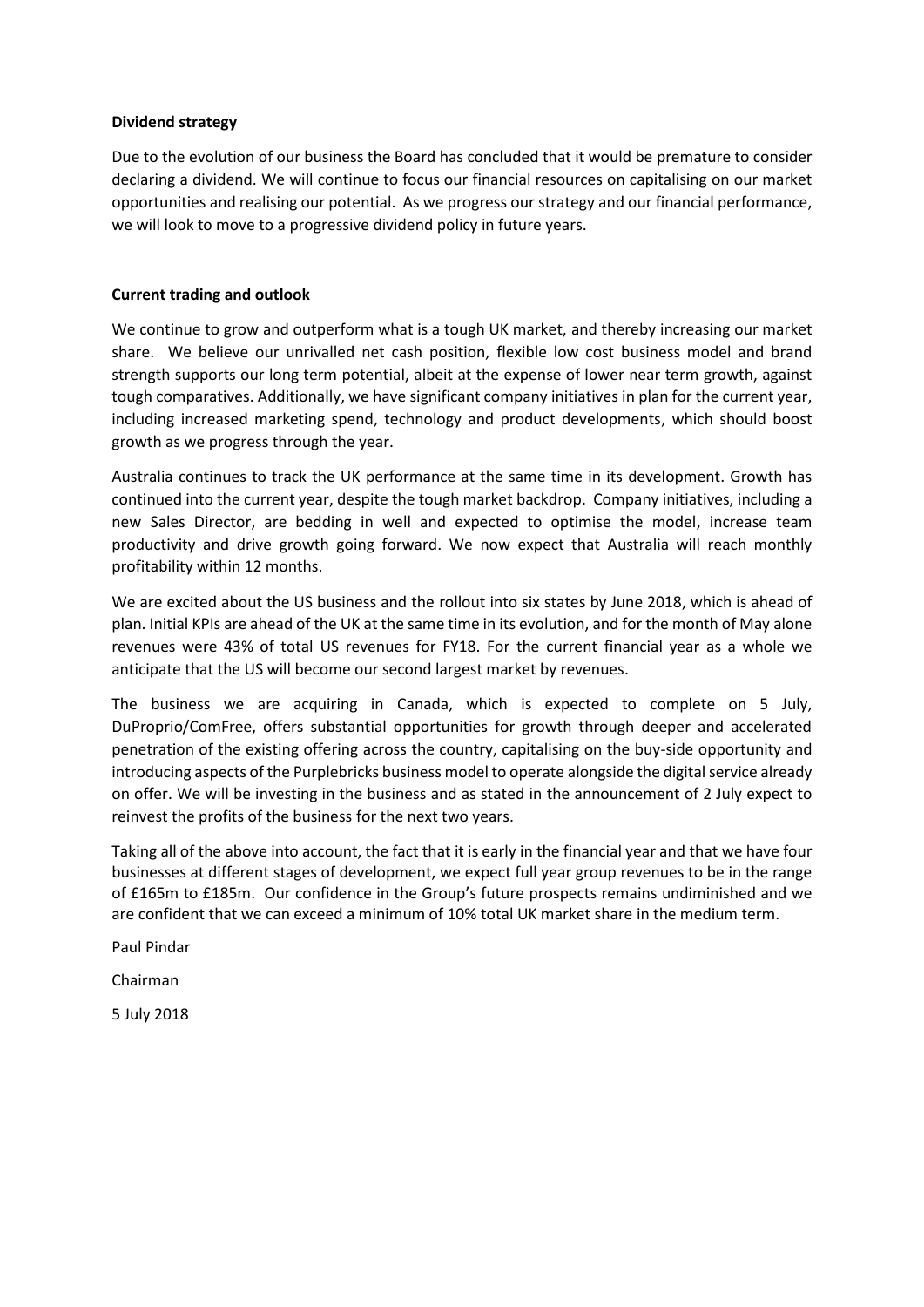# **Chief Executive's Statement**

This has been a year where we have cemented our position as the largest estate agency brand in the UK (according to independent research by TwentyCi released July 2018), have continued to grow our footprint in Australia, launched into the US, the largest real estate market in the world, and post the financial year end agreed to acquire the DuProprio business in Canada. Our brand awareness has materially grown across all markets and we are leading the way in providing positive customer experiences and feedback.

Whilst the markets in the UK and Australia have been and continue to be challenging for the industry, with overall transaction volume and sentiment down year on year, we have managed to gain market share, increase revenues and grow customer engagement in all three countries in which we operate.

As we previously announced, we have invested for growth by developing our infrastructure, increasing our management team and technical expertise and adding to our compliance, legal and PR resource. We will start to see the benefits and operational gearing arising from this investment as we grow across the UK, Australia, the US and now Canada. Our strategy of investment for sustainable market share growth continues and we believe will place our company in a strong position for the long term.

On 26 March 2018 we announced that we had secured a £125m strategic investment (of which £100m was equity for new shares) in our business by Axel Springer, the leading European publishing, classifieds and property portal business, in order to accelerate the rollout of the Purplebricks model in the US, to support entry into new markets and to fund technological innovation and expand Purplebricks' service offering. Some of the more significant progress that we have made in these areas is set out below.

#### **UK**

In the UK, our year on year monthly instructions and revenue continue to grow despite a number of traditional estate agents reporting a slowdown in activity, a reduction in market share and a decrease in their revenues. We continue to win market share from the traditional estate agents and have increased our year on year share of the "non traditional" market from 72% to 74%. An independent analysis recently commissioned by Purplebricks and provided by the leading, whole of market, industry data specialists TwentyCi resulted in a number of conclusions about our performance for FY 18:

- **Sold more:** Purplebricks sold (Sold Subject to Contract (SSTC)) 3.1 times the number of properties than the next largest UK estate agency brand (increased to 3.3 in H2)
- **Sold more:** By the end of the financial year Purplebricks was selling (SSTC and exchanged) more houses than any other group of estate agency brands in the UK
- **Highest conversion:** Purplebricks had the highest level of conversion to sale (SSTC) of the top 10 estate agency brands in the UK and have the best year on year improvement in conversion
- **Sold faster:** Purplebricks sell (SSTC) properties faster than the top 10 largest estate agency brands in the UK
- **Complete faster:** Purplebricks complete on sales faster than any of the top 10 largest estate agency brands in the UK
- **Secure best price:** Purplebricks secure an average uplift of £6,000 on sale price (in properties in the £250,000-£300,000 range), in addition to the saving made on fees charged by Purplebricks when compared to a traditional estate agent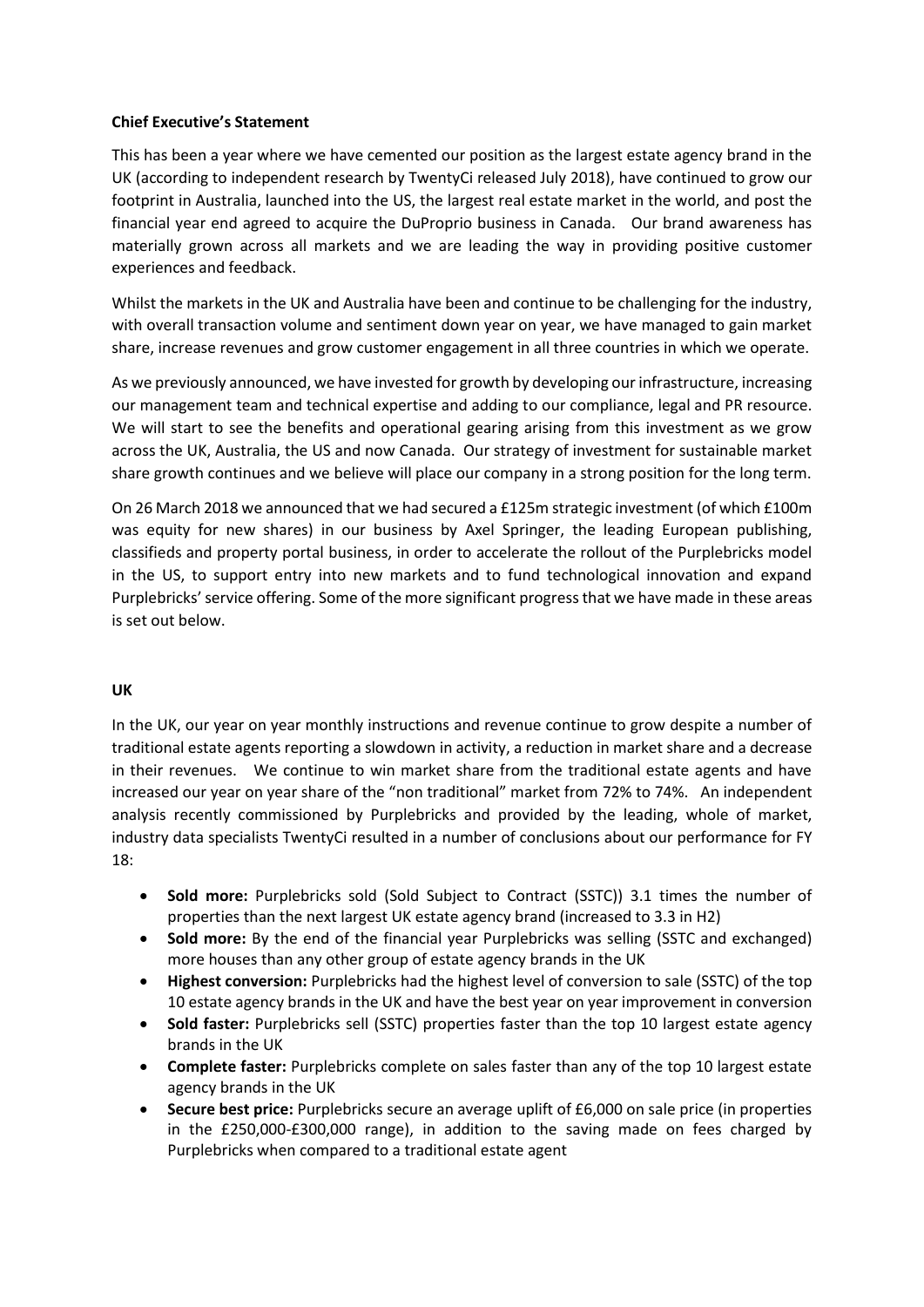- **No1 at selling houses:** 81% of listings sold (completed, exchanged or SSTC) within 12 months to April 2018
- **Largest market share:** Purplebricks has the largest market share across all price bands up to £1m and strong growth in all price bands, unrivalled by any of the top 10 estate agencies in the UK

Our revenue per instruction continues to increase and is now £1,168, and we have new initiatives that will be launched in FY 19 which we expect to drive further progress.

Recruitment and training remains an important part of our success and growth strategy. The number of LPEs engaged increased by 43% year on year although in the second half of the financial year we put a greater emphasis on increased LPE productivity, growing academy members and sales assistants in LPE businesses. We have a thriving academy which is training the next generation of LPEs and which has already provided graduates who are now operating on behalf of the Purplebricks brand. The current strategy enables us to build on the strong customer focused culture we have created and enables the LPEs to continue to build sustainable, profitable businesses.

We are proud of the brand we have created in the short period since launch of the business back in 2014. Our 'Commisery' campaign resulted in unprecedented levels of recognition and current brand attribution for the industry and, at 96%, brand awareness levels higher than the leading property portals.

We continue to drive down our costs of acquisition through innovative PPC strategies and new technologies. Our customer experience is continuously being enhanced with new onsite journeys being deployed for both valuation and instruction bookings and the introduction of CRM capabilities.

We firmly believe that we must continue to grasp the opportunity that exists for the brand, whilst relentlessly developing the experience for our customers and our people. Technology will drive long term success for Purplebricks, it will help to delight, excite and surprise customers as we make the process of moving home increasingly simple, straightforward and stress free. Technology will also help our people and LPEs deliver service with greater ease, making them more and more productive and as a result more successful.

We will continue to invest in marketing in the UK and will broaden our strategy to engage more closely with people on a local level in order to win that next swathe of people considering our service. Whilst we will review marketing spend to make the most of the opportunities that present themselves we expect in the current financial year to increase our UK marketing spend to further grow our market share.

Our focus on customers and the support and advancement of our people remains front and centre. The culture of our business provides strength, gives protection and ensures positive momentum and focus on our customers and each other. We are a collective force for change that works to ensure customers receive a continuously better service, find the process simple, convenient and more transparent whilst saving money to invest in their homes and their families. We are focused on completion not on a commission so can offer unrivalled attention and conflict free advice for customers.

Despite our constant drive for innovation and growth we are proud that we continue to be the most positively reviewed estate agent in the UK on independent review site Trustpilot. This is testament to the culture, commitment and dedication to always enhancing the customer experience. The rapid and widespread appeal of our hybrid model proves that customers not only benefit from a fixed flat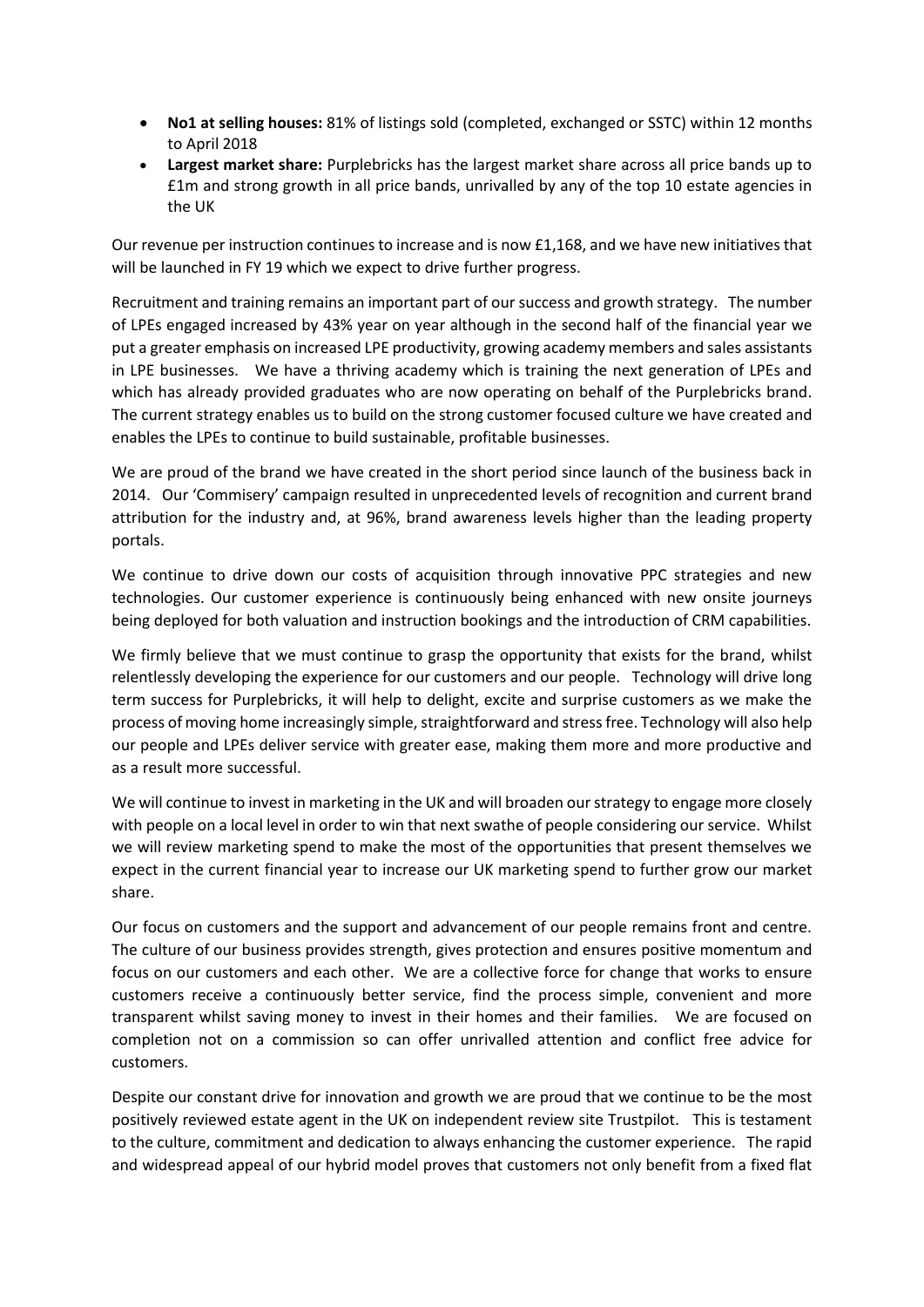fee but also from a superior service. We are rated Excellent, averaging 9.5 out of 10 from over 47,000 customer reviews. We have recently introduced a second review site FeeFo which gives our customers a wider choice of credible independent reviews sites.

### **Australia**

We have made the progress we expected in Australia during this financial year. Revenue has increased by 285% year on year to £13.5m (in excess of \$24m AUD) and the average revenue run rate has increased by 137%. Average revenue per instruction has increased by 22% to £3,170. The number of LPEs has increased to 90 although there was a change in strategy during the year to introduce Sales Associates with a view to increasing the productivity of LPEs. A total of 88 Sales Associates have been recruited increasing the sales coverage by over 170%.

The brand continues to grow with spontaneous unaided awareness rising by over 176%, making Purplebricks Australia's third most recognised brand, whilst awareness of our competitors has remained flat. Consideration has also grown by 45% year on year to 29% by year end. We have now facilitated the sale and completion of over \$2.1bn of properties in Australia, \$1.76bn of which in this financial year. We estimate we have saved Australian's over \$36m in traditional agents commission. Despite our growth we have maintained an Excellent rating on Trustpilot with reviews increasing by 500% year on year to 2,800 in total and an average rating of 9.3/10.

Whilst the Australian market overall is challenging for the industry there remains a big opportunity for Purplebricks to capitalise on the significant sea-change in consumer thinking, as they move away from high cost traditional estate agency to saving thousands of dollars and getting great service with Purplebricks. We are investing more in advertising, technology and the advancement of our service in Australia to grow our market share.

#### **US**

We are excited by the progress we are making in the US market. We launched in September 2017 in LA designated market areas and have since then launched into Sacramento, Frezno and San Diego in January 2018, New York DMA in April 2018 and more recently announced a launch into Arizona and Nevada in June 2018.

Whilst it is still early days we are pleased with our progress and the prospects for continued growth. The revenue opportunities are significant with our fixed listing fee, buy side fees, escrow, title and mortgage services that have been or are due to be launched very soon. We are growing market share across all the states where we are located and are successfully building out the infrastructure to capitalise on the already significant revenue that can come from providing escrow and title services.

We continue to gain more and more intelligence on each market, the types of people who are listing with us, their demographics, average property values and the type of experience that resonates best with our customers. We have successfully launched advertising campaigns across all channels and are due to launch a new series of "Commisery" advertising in July 2018.

There have been some remarkable achievements in the short period since our launch in the US. Our aided brand awareness has grown to 50.5% from a standing start whilst unaided brand awareness has already reached over 3% (established agent Redfin has 4.2%). Consideration is outstanding at 35.9%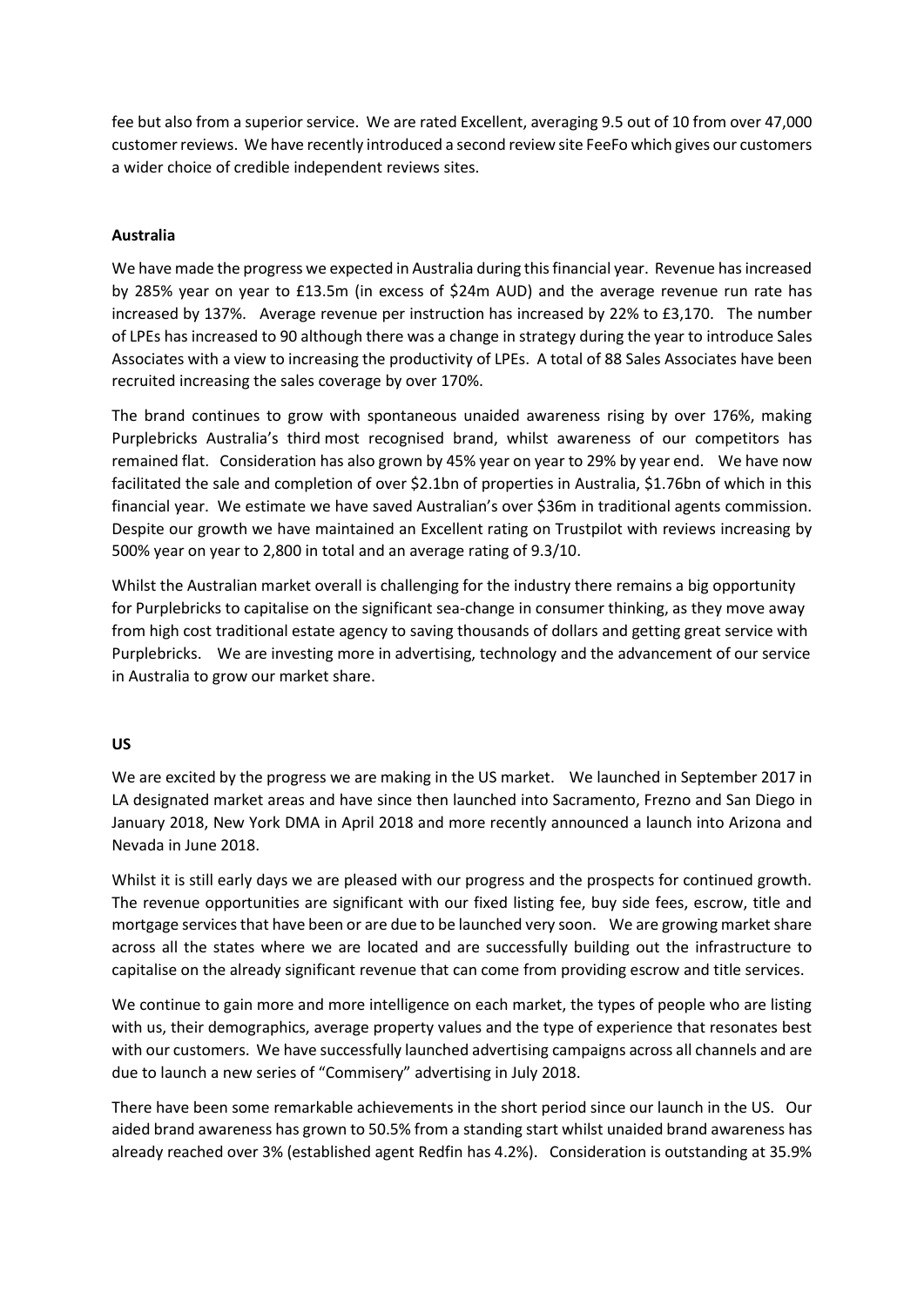amongst our core target audience. The UK did not reach this score until nearly three and a half years after launch.

### **Canada**

Following the investment from Axel Springer, we announced on 2 July 2018 that we had entered into a conditional agreement to acquire DuProprio from Yellow Pages Digital & Media Solutions Limited, a subsidiary of Yellow Pages Limited, in a transaction that offers a growing established platform for expansion into the Canadian real estate market. The enterprise value (on a cash free/debt free basis) of CAN\$51 million, approximately £29.3 million, is payable in cash at closing, which is expected to occur on or before 6 July 2018, subject to customary adjustments. The valuation is attractive based on DuProprio's strong market position in the Canadian real estate sector, particularly in Quebec, impressive revenue growth since launch and its current profitability.

DuProprio owns and operates one of Canada's leading commission-free real estate services brands. The acquisition by Purplebricks is expected to enable additional growth opportunities for the business including growing market share in Canada, enhancing customers experience through its market leading model and technology, capitalising on an extensive buy-side revenue opportunity and introducing aspects of the Purplebricks business model to operate alongside the highly successful digital service offered by DuProprio. Purplebricks is targeting an additional investment of up to £15m in DuProprio's expansion across Canada over the next two years funded, as before, from the retained profits generated by the province of Québec and supplemented from the cash reserves of Purplebricks.

DuProprio will continue to operate under the existing brands of DuProprio in Québec and ComFree outside of Québec, although there will be a strategic opportunity to introduce the Purplebricks brand outside of Québec in the future. DuProprio will continue to be led by the existing, highly experienced, management team headed by CEO, Marco Dodier, Senior Vice President & CFO, Jean-Bruno Lessard, COO & Vice President Brokerage Operations, Lukas Lhotsky and Marie-Christine Blain, Vice President Legal Affairs and Compliance, who together have been with DuProprio for a combined total of 33 years.

**Michael Bruce Group Chief Executive Officer 5 July 2018**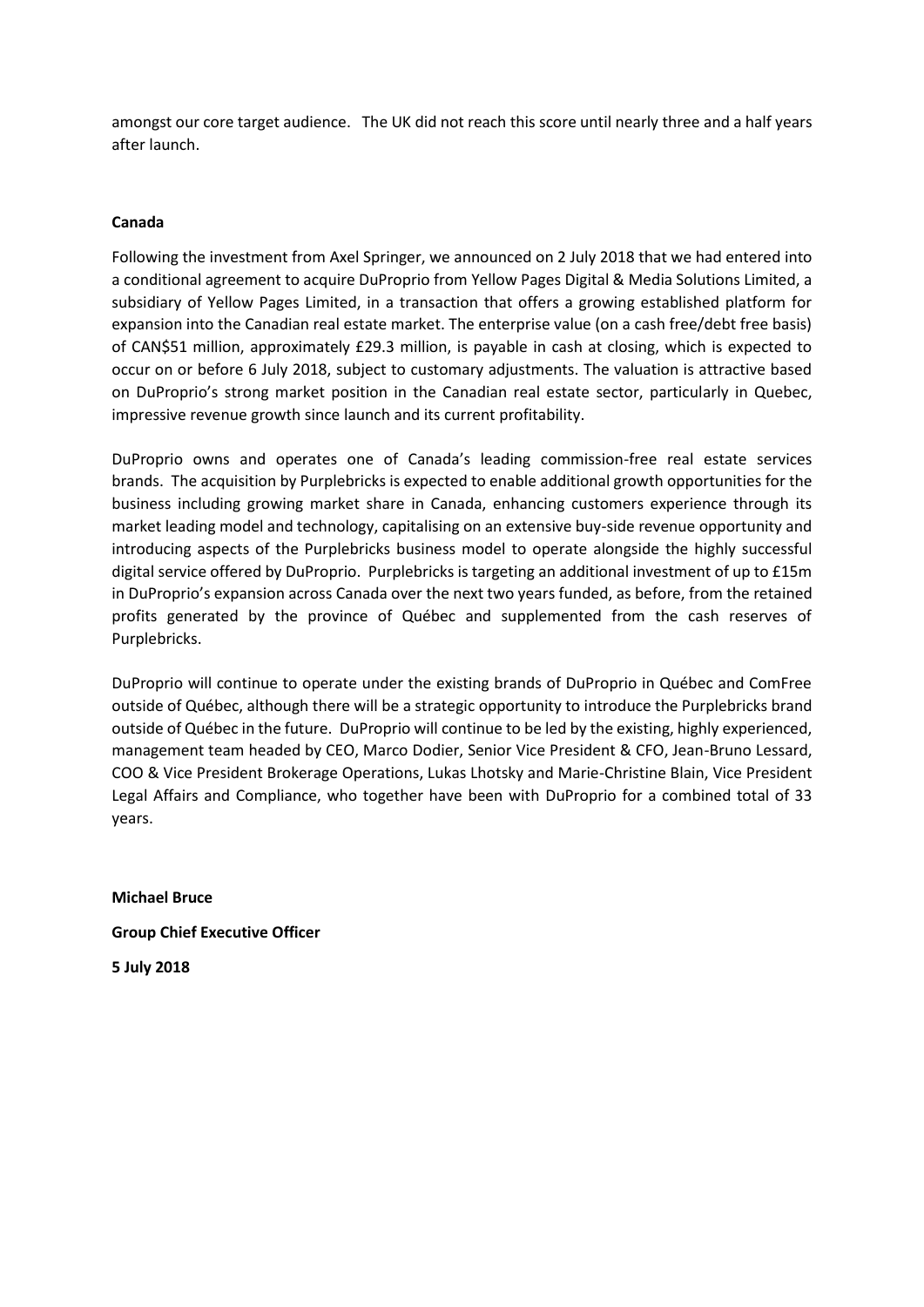# **Chief Financial Officer's report**

The 2018 financial year has been shaped by three key factors:

Significant growth and improved profitability within the UK business;

The first 12 month period where we have operated within the key five mainland Australian states; and the US launch.

Overall revenue for the group increased by 100.6% during the year to £93.7m. Gross profit increased by 103.5% to £52.6m (2017: £25.8m). Investment in further establishing the Australian business and in launching within the US has led to a group operating loss of £24.7m, compared to a loss of £6.0m in FY 2017.

The business is supported by a robust balance sheet with a strong cash position. To date the group has financed its expansion without taking on debt. The group had a cash balance at 30 April 2018 of £152.8m.

#### **Adjusted EBITDA**

Adjusted EBITDA, which is not defined in IFRS, is a measure which is used by the board and management for planning and reporting.

#### **Definition**

Profit or loss from operating activities, adding back depreciation, amortisation and share based payment charges. The group believes that this measure, which is not considered to be a substitute for or superior to IFRS measures, provides stakeholders with helpful additional information on the underlying performance of the group.

#### **Relevance to strategy**

The adjusted measure is considered relevant to assessing the underlying performance of the group against its strategy and plans. The rationale for excluding certain items is as follows:

Depreciation: a non cash item which fluctuates depending on the timing of capital investment. We believe that a measure which removes this volatility improves comparability of the group's results period on period.

Amortisation: a non cash item which varies depending on the timing of and nature of acquisitions, and on the timing of and extent of investment in internally generated intangibles such as software. We believe that a measure which removes this volatility improves comparability of the group's results period on period.

Share based payment charges: a non cash item which varies significantly depending on the share price at the date of grants under the group's share option schemes, and depending on the assumptions used in valuing these awards as they are granted. We believe that a measure which removes this volatility improves comparability of the group's results period on period and also improves comparability with other companies which typically do not operate similar share based payment schemes.

#### **Adjusted operating costs**

Adjusted operating costs are administrative expenses, adjusted by adding back depreciation, amortisation and share based payment charges.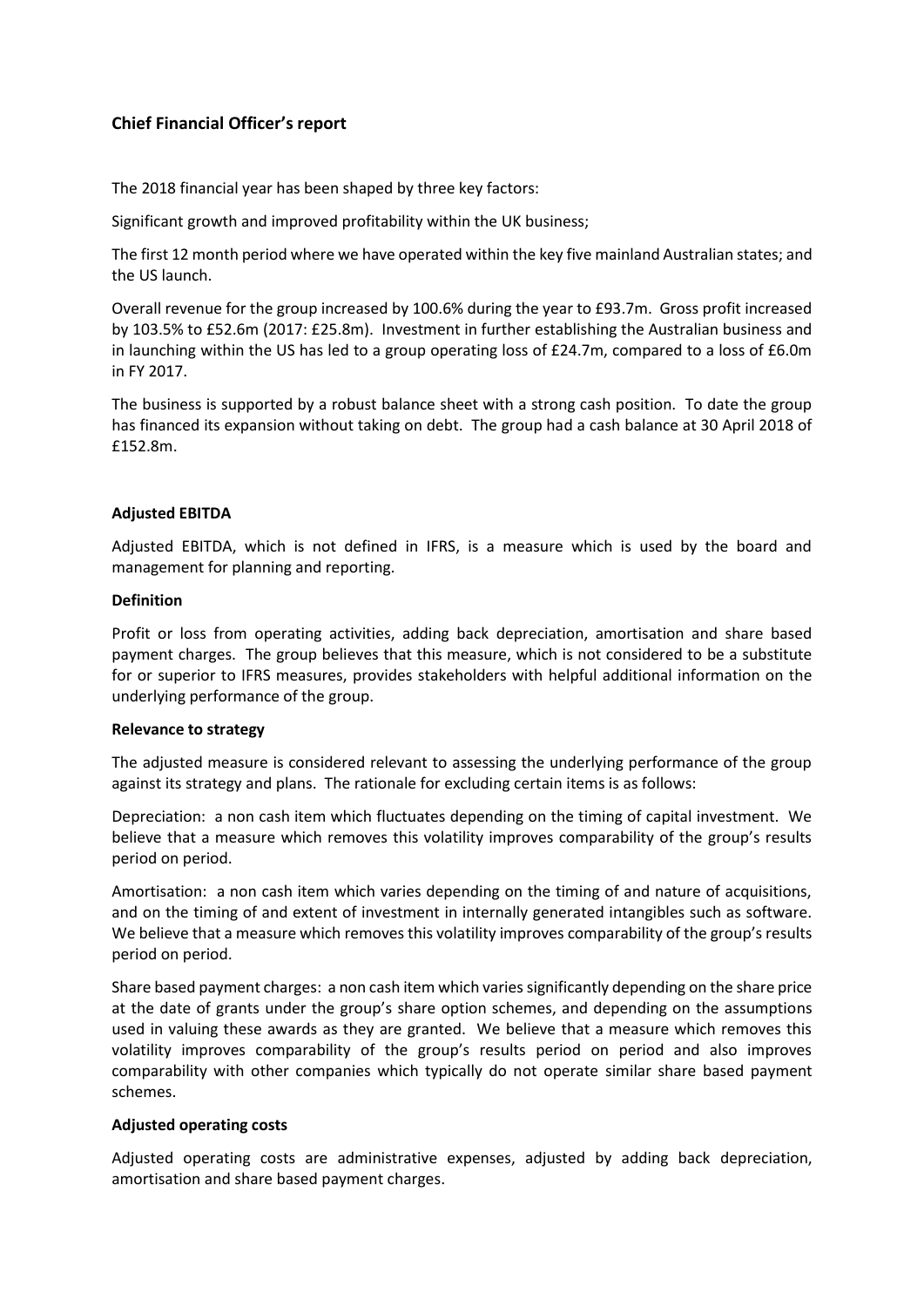# **Share based payment charge opening reserves adjustment**

We have identified an error in the brought forward share based payment reserve, with an equal an opposite compensating error in retained earnings, of £975,000. This error has been restated. There was no impact on reported earnings or net assets.

| Extract of consolidated statement of comprehensive income                   |         |               |
|-----------------------------------------------------------------------------|---------|---------------|
|                                                                             | FY 2018 | FY 2017       |
|                                                                             | £m      | £m            |
| Revenue                                                                     | 93.7    | 46.7          |
| Cost of sales                                                               | (41.1)  | (20.9)        |
|                                                                             |         |               |
| Gross profit                                                                | 52.6    | 25.8          |
| Gross profit margin (%)                                                     | 56.1%   | 55.3%         |
|                                                                             |         |               |
| Administrative expenses                                                     | (35.2)  | (13.6)        |
| Sales & marketing expenses                                                  | (42.1)  | (18.2)        |
|                                                                             |         |               |
| Loss from operating activities                                              | (24.7)  | (6.0)         |
|                                                                             |         |               |
| Reconciliation to alternative performance measure: Adjusted EBITDA          |         |               |
|                                                                             |         |               |
| Depreciation & amortisation                                                 | 1.7     | 0.6           |
| Share based payment charge                                                  | 3.5     | 0.9           |
| <b>Adjusted EBITDA</b>                                                      | (19.6)  | (4.5)         |
| Reconciliation to alternative performance measure: Adjusted operating loss  |         |               |
|                                                                             |         |               |
| Loss from operating activities                                              | (24.7)  | (6.0)         |
| Share based payment charge                                                  | 3.5     | 0.9           |
| Adjusted operating loss                                                     | (21.3)  | (5.1)         |
|                                                                             |         |               |
| Reconciliation to alternative performance measure: Adjusted operating costs |         |               |
| Administrative expenses                                                     | (35.2)  |               |
| Share based payment charge                                                  | 3.5     | (13.6)<br>0.9 |
| Depreciation & amortisation                                                 | 1.7     | 0.6           |
|                                                                             |         |               |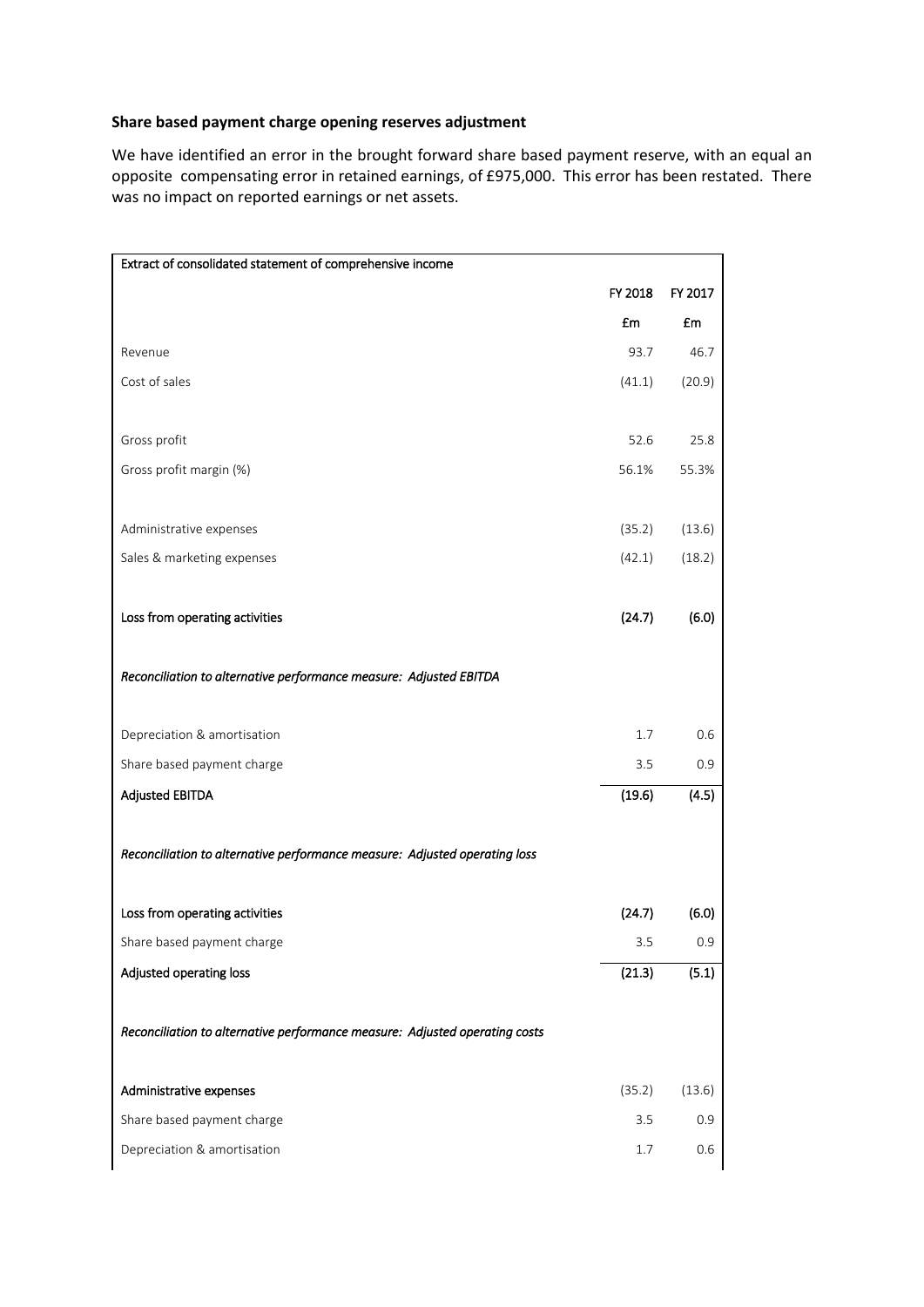# **UK**

| Extract of UK statement of comprehensive income                              |         |            |
|------------------------------------------------------------------------------|---------|------------|
|                                                                              | FY 2018 | FY 2017    |
|                                                                              | £m      | £m         |
| Revenue                                                                      | 78.1    | 43.2       |
| Cost of sales                                                                | (33.1)  | (18.9)     |
|                                                                              |         |            |
| Gross profit                                                                 | 45.1    | 24.2       |
| Gross profit margin (%)                                                      | 57.7%   | 56.1%      |
|                                                                              |         |            |
| Administrative expenses                                                      | (19.5)  | (9.7)      |
| Sales & marketing expenses                                                   | (21.4)  | (14.4)     |
|                                                                              |         |            |
| Profit from operating activities under IFRS                                  | 4.2     | 0.2        |
|                                                                              |         |            |
| Reconciliation to alternative performance measure: Adjusted EBITDA           |         |            |
|                                                                              |         |            |
| Depreciation & amortisation                                                  | 1.6     | 0.5        |
| Share based payment charge                                                   | 2.4     | 0.9        |
| <b>Adjusted EBITDA</b>                                                       | 8.1     | $1.7\,$    |
|                                                                              |         |            |
| Reconciliation to alternative performance measure: Adjusted operating profit |         |            |
|                                                                              | 4.2     |            |
| Profit from operating activities                                             | 2.4     | 0.2<br>0.9 |
| Share based payment charge<br>Adjusted operating profit                      | 6.5     | 1.1        |
|                                                                              |         |            |
| Reconciliation to alternative performance measure: Adjusted operating costs  |         |            |
|                                                                              |         |            |
| Administrative expenses                                                      | (19.5)  | (9.7)      |
|                                                                              |         |            |
| Share based payment charge                                                   | 2.4     | 0.9        |
| Depreciation & amortisation                                                  | 1.6     | $0.5\,$    |
| Adjusted operating costs                                                     | (15.5)  | (8.2)      |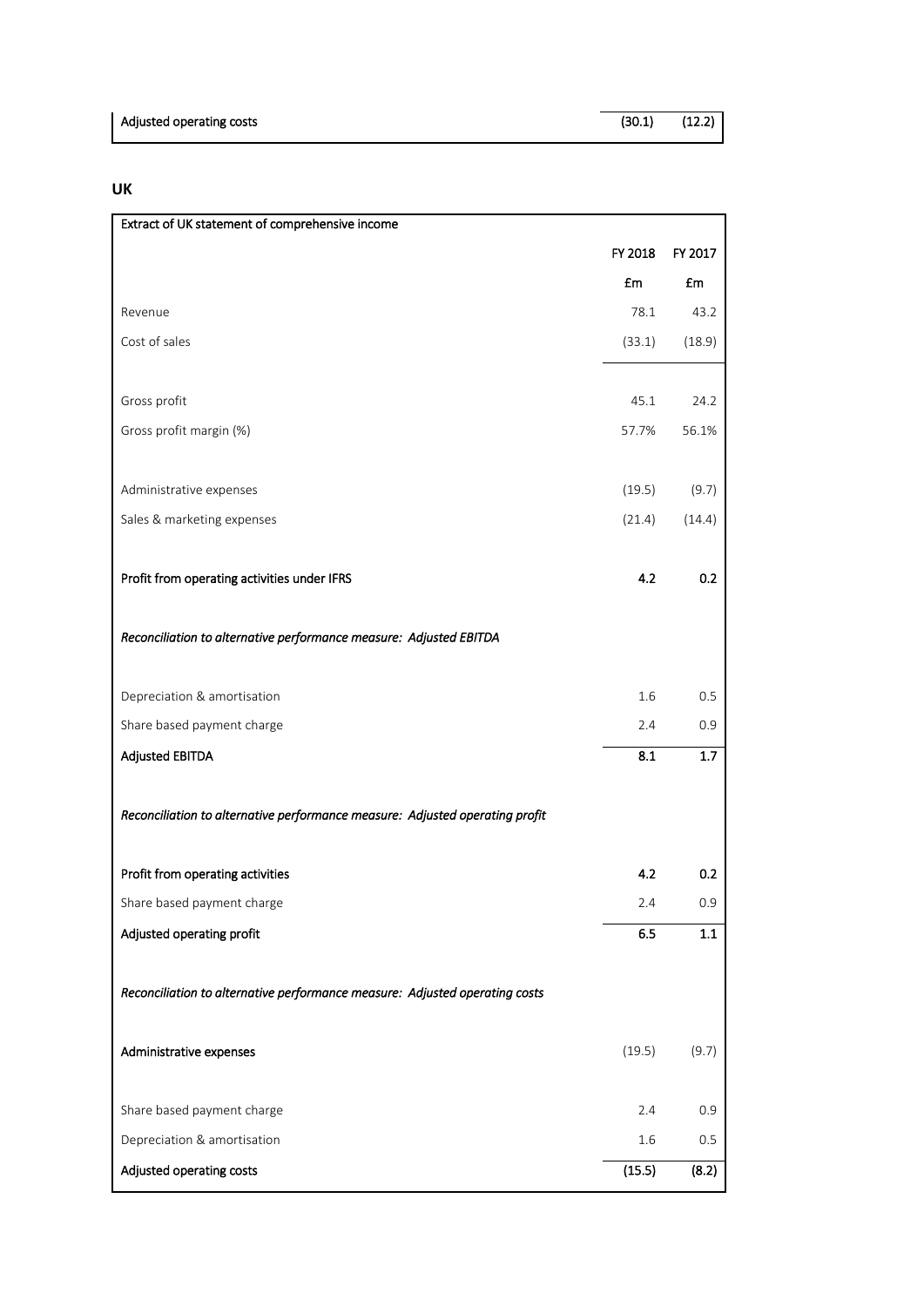UK revenue increased by 80.9% during the year. This was driven by two key factors:

1 – increase of 52.5% in number of instructions published.

2 – rise in average revenue per instruction by 7.4% to £1,168 (£1,088 in prior year)

The revenue for the year was split 57:43 between instruction and ancillary revenue respectively (FY 2017: 70:30). We have seen a notable shift towards ancillary as we continue to increase our focus on offering more products and choice to our customers.

Gross profit margin for the year was 57.7% up from 56.1% during the prior year. The majority of cost of sales is represented by amounts paid to LPEs.

As discussed below, during the year the UK deferred payment provider was changed for commercial reasons. Due to differences in the arrangements with our new deferred payment provider, £1.7m of costs associated with the new agreement are recognised within interest payable (as invoice factoring costs) rather than within cost of sales as was previously the case. If the equivalent costs for FY 2017 and the first part of FY 2018 had been similarly classified, then gross profit margin would have moved from 60.7% in FY 2017 to 59.9% in FY 2018.

Adjusted operating costs (see definition above) rose 89.4% during the year to £15.5m (£8.2m in FY 2017). FY 2018 has seen investment in infrastructure in terms of the technology team, legal and compliance, and tax and treasury, along with expanding our office space in Solihull to enable us to meet the growth in demand which has been generated. This investment will continue where appropriate as the business continues to scale in the UK. Both share based payments charge and depreciation/amortisation have increased year on year, due to the grant of new share options to incentivise and retain employees and LPEs, and due to ongoing investment respectively. Despite these cost increases, operating profit has improved strongly in the year.

Marketing costs, which include portal costs, rose 48.7% to £21.4m (£14.4m in FY 2017), reflecting continued investment in the UK brand and customer acquisition to grow market share. Marketing efficiency and operating leverage over this spend has driven a reduction in cost per instruction of 4.9% during the year from £349 to £332. These figures include portal costs.

Adjusted EBITDA for the year (see definition above) of £8.1m is up £6.4m or 389.9% over the prior year.

Depreciation and amortisation is up £1.1m or 191.2% on FY 2017. This increase is due to continued investment in our technology platform.

Share based payment charge is up £1.5m or 158.4% on FY 2017. This reflects the further grant of options under the group's schemes during the year to align the objectives of key employees with the performance of the group as a whole, along with a catch up adjustment to the method of spreading this charge over the 4 year vesting period of the option schemes.

#### **KPIs**

The Directors use key performance indicators (KPIs) to assess performance of the business against the Group's strategy. The strategy is built around: efficiently attracting good quality customers to our website; gaining market share and providing customers with choice to enable revenue per instruction to increase.

New users represents the number of unique visitors to the website in the year.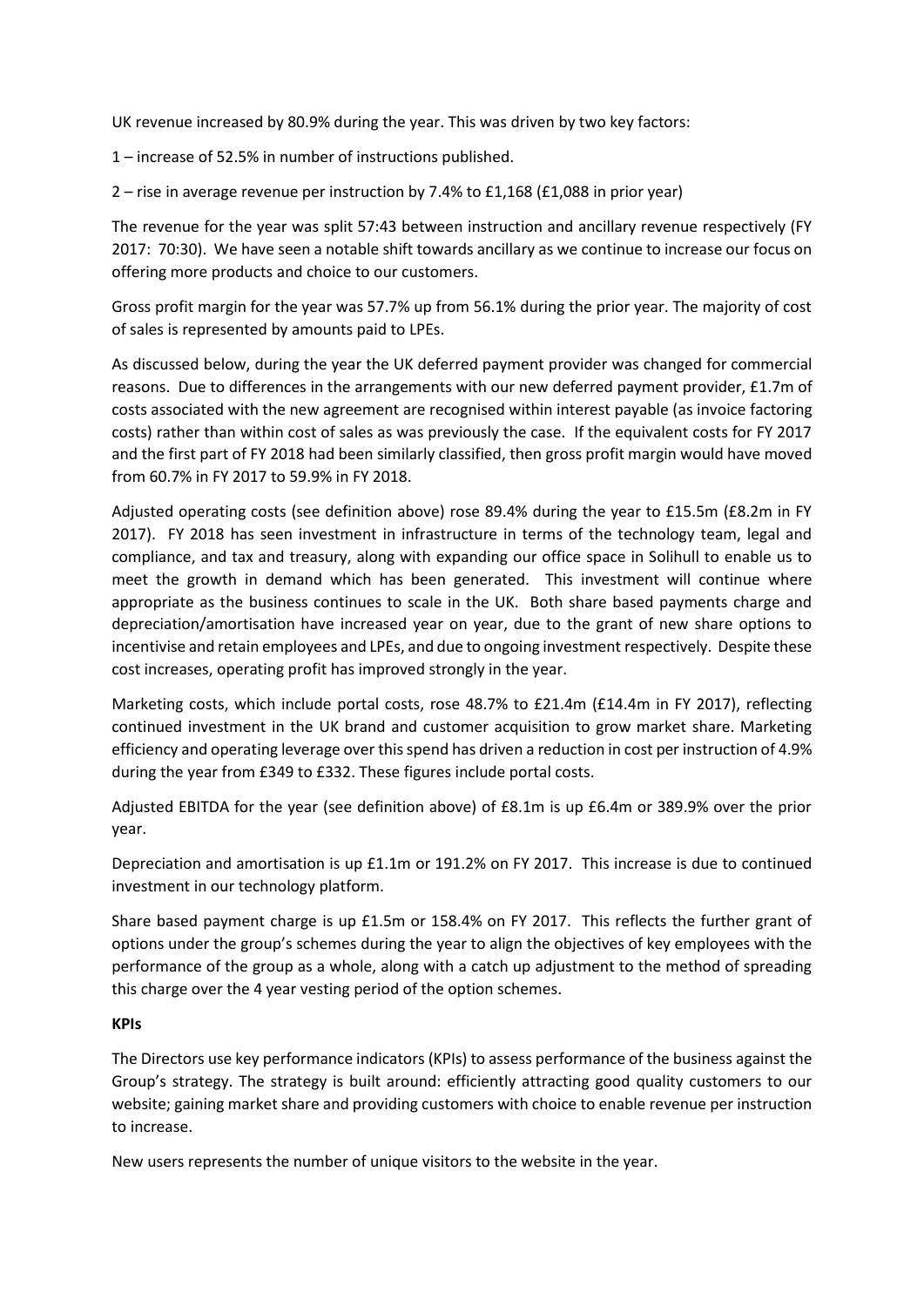Cost per instruction represents total marketing costs, including portal costs, divided by instructions published.

Marketing as a percentage of sales represents the total marketing costs, including portal costs, as a percentage of total revenue.

| UK KPIS                 | 2018       | 2017      | Change (%)  |
|-------------------------|------------|-----------|-------------|
| New users               | 13,820,000 | 8,396,000 | 64.6%       |
| <b>Instructions</b>     | 64.376     | 41.211    | 56.2%       |
| Average revenue per     | £1,168     | £1.088    | 7.4%        |
| instruction             |            |           |             |
| Cost per instruction(i) | £332       | £349      | (4.9)%      |
| Marketing as a % sales  | 27.4%      | 33.3%     | $(5.9)$ bps |

(i) Cost per instruction is calculated as total marketing costs including portal costs divided by instructions.

#### Australia

| Extract of Australia statement of comprehensive income                     |         |         |
|----------------------------------------------------------------------------|---------|---------|
|                                                                            | FY 2018 | FY 2017 |
|                                                                            | £m      | £m      |
| Revenue                                                                    | 13.5    | 3.5     |
| Cost of sales                                                              | (7.3)   | (1.9)   |
|                                                                            |         |         |
| Gross profit                                                               | 6.3     | 1.6     |
| Gross profit margin (%)                                                    | 46.2%   | 45.7%   |
|                                                                            |         |         |
| Administrative expenses                                                    | (7.3)   | (3.9)   |
| Sales & marketing expenses                                                 | (11.4)  | (3.8)   |
|                                                                            |         |         |
| Loss from operating activities under IFRS                                  | (12.4)  | (6.1)   |
|                                                                            |         |         |
| Reconciliation to alternative performance measure: Adjusted EBITDA         |         |         |
|                                                                            |         |         |
| Depreciation & amortisation                                                | 0.1     | 0.0     |
| Share based payment charge                                                 | 0.6     | 0.0     |
| <b>Adjusted EBITDA</b>                                                     | (11.8)  | (6.1)   |
|                                                                            |         |         |
| Reconciliation to alternative performance measure: Adjusted operating loss |         |         |
|                                                                            |         |         |
| Loss from operating activities                                             | (12.4)  | (6.1)   |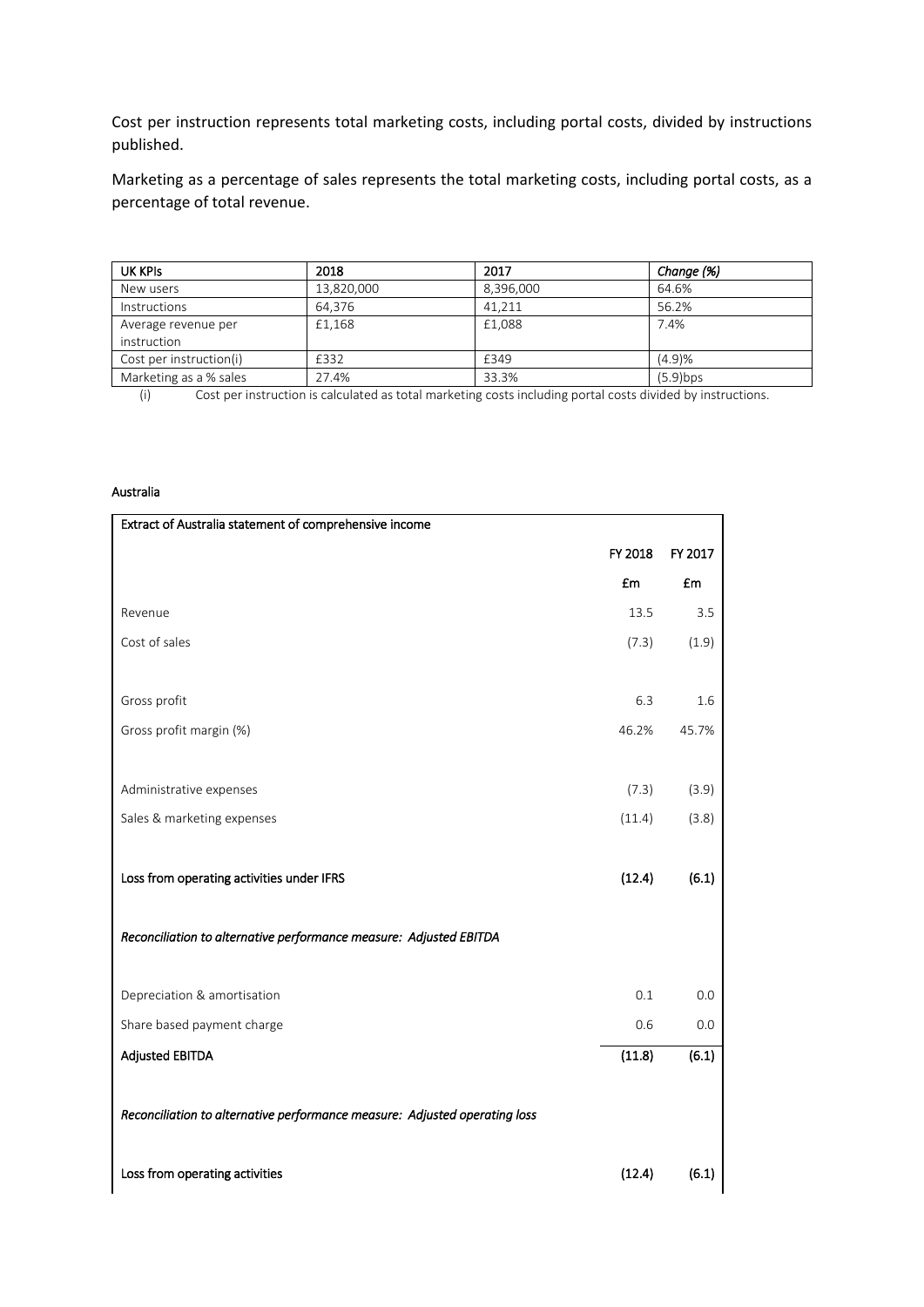| Share based payment charge                                                  | 0.6    | 0.0   |
|-----------------------------------------------------------------------------|--------|-------|
| Adjusted operating loss                                                     | (11.8) | (6.1) |
|                                                                             |        |       |
| Reconciliation to alternative performance measure: Adjusted operating costs |        |       |
| Administrative expenses                                                     | (7.3)  | (3.9) |
|                                                                             |        |       |
| Share based payment charge                                                  | 0.6    | 0.0   |
| Depreciation & amortisation                                                 | 0.1    | 0.0   |
| Adjusted operating costs                                                    | (6.7)  | (3.9) |

| Australia KPIs         | 2018    | 2017    | Change (%) |
|------------------------|---------|---------|------------|
| New users              | 851.000 | 270.000 | 315.2%     |
| <b>Instructions</b>    | 4.544   | 1.457   | 211.9%     |
| Average revenue per    | £3,170  | £2,600  | 21.9%      |
| instruction            |         |         |            |
| Cost per instruction   | £2,533  | £2,282  | 11.0%      |
| Marketing as a % sales | 83.9%   | 108.6%  | (24.7)bps  |

The Australian business completed its launch into the five mainland states in April 2017. This financial year therefore represents a full twelve months of business within these states.

Investment continues within the Australian business and as at 30 April 2018 a total of £19.3m had been invested by the group in Australia. During FY 2018 the management team was strengthened, the development team expanded and the operational footprint was further refined in order to meet the demands of the states in which Purplebricks operates.

Revenue increased by 284.8% to £13.5m (£3.5m in FY 2017). Gross profit of £6.3m is up from £1.6m in FY 2017.

Gross profit margin has improved slightly on FY 2017.

Adjusted operating costs (see definition above) increased from £3.9m to £6.7m (70.7%) as the scale of operations increased and continued investment was made in the operating footprint.

Loss from operating activities includes the charge of £0.6m (2017: Nil) arising from grant of share options to incentivise and retain Australian employees and LPEs.

Marketing costs increased from £3.8m to £11.4m as the business invested in growing market share. This increase of 198.4% compares favourably to the increase in revenue.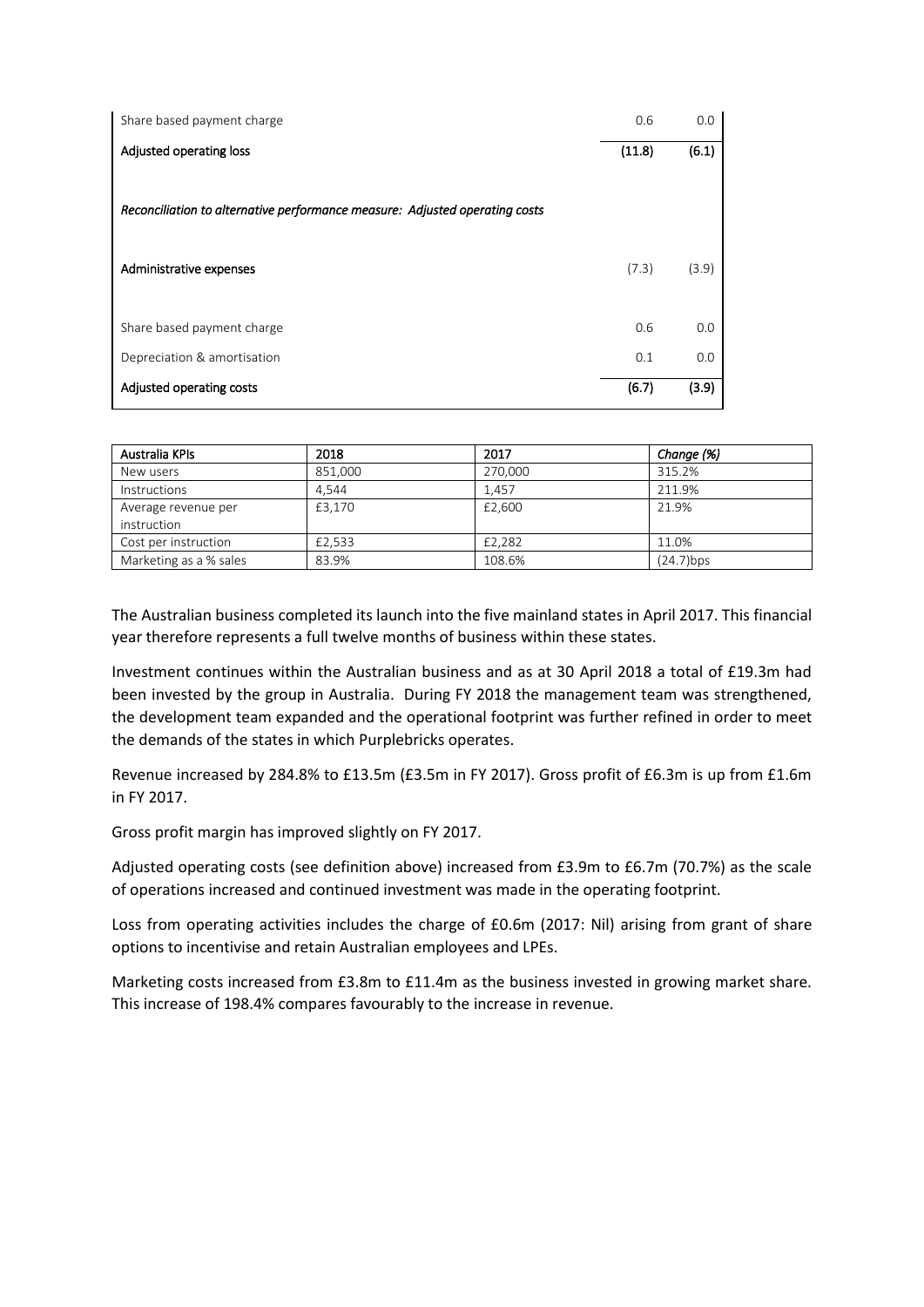US

| Extract of US statement of comprehensive income                             |         |         |
|-----------------------------------------------------------------------------|---------|---------|
|                                                                             | FY 2018 | FY 2017 |
|                                                                             | £m      | £m      |
| Revenue                                                                     | 2.0     | 0.0     |
| Cost of sales                                                               | (0.8)   | 0.0     |
|                                                                             |         |         |
| Gross profit                                                                | 1.3     | 0.0     |
| Gross profit margin (%)                                                     | 63%     | 0.0%    |
|                                                                             |         |         |
| Administrative expenses                                                     | (8.4)   | (0.1)   |
| Sales & marketing expenses                                                  | (9.4)   | (0.0)   |
|                                                                             |         |         |
| Loss from operating activities                                              | (16.5)  | (0.1)   |
|                                                                             |         |         |
| Reconciliation to alternative performance measure: Adjusted EBITDA          |         |         |
|                                                                             |         |         |
| Depreciation & amortisation                                                 | 0.0     | 0.0     |
| SBP                                                                         | 0.5     | 0.0     |
| <b>Adjusted EBITDA</b>                                                      | (16.0)  | (0.1)   |
| Reconciliation to alternative performance measure: Adjusted operating loss  |         |         |
|                                                                             |         |         |
| Loss from operating activities                                              | (16.5)  | (0.1)   |
|                                                                             |         |         |
| Share based payment charge                                                  | 0.5     | 0.0     |
| Adjusted operating loss                                                     | (16.0)  | (0.1)   |
|                                                                             |         |         |
| Reconciliation to alternative performance measure: Adjusted operating costs |         |         |
|                                                                             |         |         |
| Administrative expenses                                                     | (8.4)   | (0.1)   |
|                                                                             |         |         |
| Share based payment charge                                                  | 0.5     | 0.0     |
| Depreciation & amortisation                                                 | 0.0     | 0.0     |
| Adjusted operating costs                                                    | (7.9)   | (0.1)   |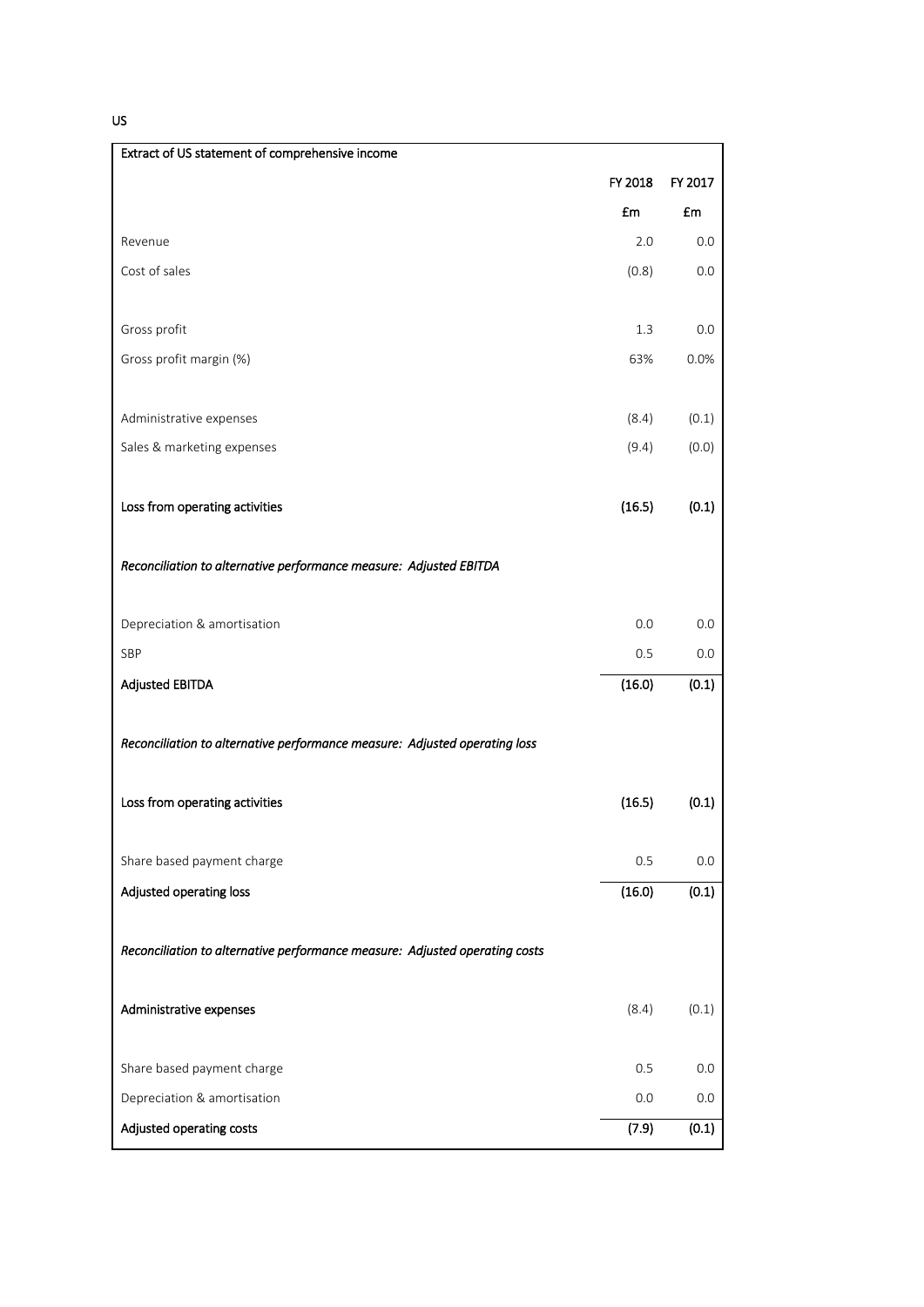It is expected that US KPIs will be incorporated going forward as the business develops. The Group launched activities in the US in September 2017. Prior to US launch certain operating and marketing activities were undertaken for which costs were incurred in both FY 2017 and FY 2018. Having launched in Los Angeles (LA), there were further launches within California in January 2018 followed by the launch in the Designated Market Area (DMA) of New York in April 2018.

US revenue for FY 2018 was £2.0m with a gross profit margin of 63%. There was a loss from operating activities of £16.5m which represents investment in marketing and infrastructure as the Purplebricks model is rolled out and market share is won. FY 2018 operating loss includes a share based payment charge in respect of share options granted to incentivise and retain key US employees and LREEs.

The Group is pleased with the traction which has already been gained within all US regions. The timing of launches outside of LA was ahead of schedule and we are excited about the opportunity which the US market represents. Both the volume of transactions across the whole of the US market and the fee pool per transaction are higher than both the UK and Australia.

Further launches within the US are planned for FY 2019 and beyond.

# **Material transactions and exceptional items**

No exceptional items were identified for the year to 30 April 2018 (FY 2017: none).

During the year the group received a significant new funding via an investment from Axel Springer SE. The impact on the group's financial position and cash flow are discussed in the sections below.

Axel Springer SE (through its subsidiary, Fünfundachtzigste "Media" Vermögensverwaltungsgesellschaft mbH) ("Axel Springer"), Europe's leading digital publisher, made a £125 million (of which £100m was to the Company) strategic investment in Purplebricks by subscribing for new ordinary shares of £0.01 each ("Ordinary Shares") in the Company (the "Subscription") as well as acquiring existing Ordinary Shares from certain PDMRs of the Company (the "Share Purchase") at a price of 360p per Ordinary Share (together the "Strategic Investment"). Following the Strategic Investment, Axel Springer owns approximately 11.5 per cent. of Purplebricks' issued share capital, as enlarged by the Subscription, and Purplebricks have appointed Dr Andreas Wiele, an executive board member of Axel Springer and President Classifieds Media, as a nonexecutive director on Purplebricks' board of directors (the "Board").

The group changed its UK deferred payment provider during the year. While the commercial terms of the arrangements are slightly different, there is no cashflow impact. Due to the differences in commercial terms, from an accounting point of view, the fees payable in respect of the new provider are reflected in the income statement as losses on derecognition of financial assets, whereas the fees payable to the former provider were shown within cost of sales. The impact of this difference on gross profit margin is discussed above. During the year Company made capital injections into its subsidiaries in Australia and the US, reflective of the Group's long term financial commitment to our continuing overseas expansion whilst strengthening the local balance sheets. (FY 2017: none).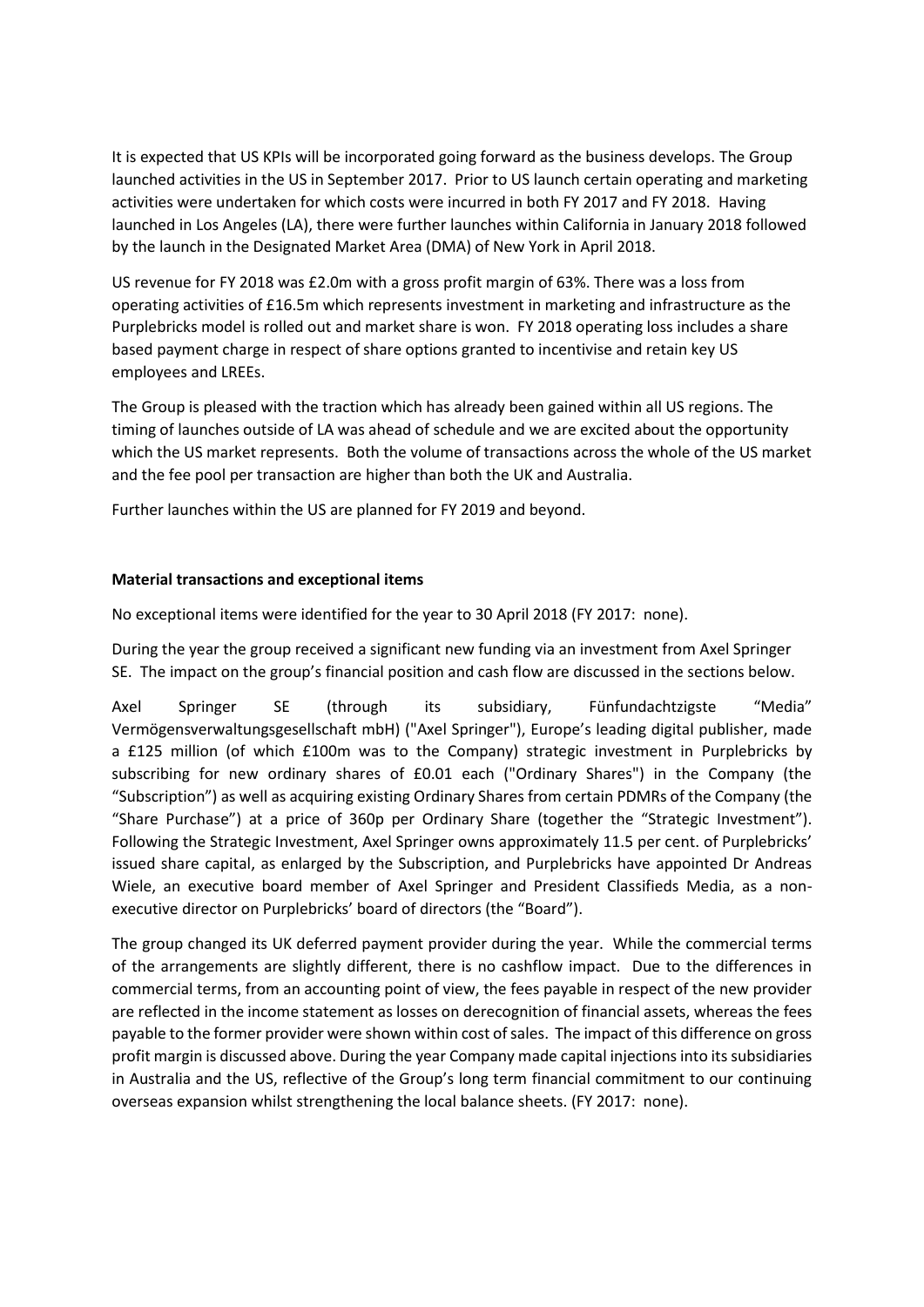#### **Post balance sheet acquisition**

On 2 July 2018, Purplebricks announced that it had entered into a conditional agreement to acquire DuProprio/ComFree ("DPCF") from Yellow Pages Digital & Media Solutions Limited, a subsidiary of Yellow Pages Limited, in a transaction that offers a-growth established platform for expansion into the Canadian real estate market. The enterprise value (on a cash free/debt free basis) of CAN\$51 million, approximately £29.3 million, is payable in cash at closing, which is expected to occur on or before 6 July 2018, subject to customary adjustments. The valuation is attractive based on DPCF's strong market position in the Canadian real estate sector, impressive revenue growth since launch and its profitability. Please see the Strategic Report for further details of this transaction.

#### **Discontinued operations**

All of the group's activities are continuing throughout FY 2017 and FY 2018.

# **Statement of financial position**

The Group has a strong financial position to support its continued expansion, including a closing cash balance of £152.8 million (2017: £71.3 million) and no debt. The cash position includes the inflow from the Axel Springer strategic investment in the Group, net of operating outflows in the year.

Net assets of £154.4 million were £79.0 million higher than the April 2017 year end figure of £75.4 million, driven largely by the growth in the cash balance, partially offset by an increase in the net working capital liability reflecting the growth of the Group, since 2017. Fixed assets increased to £8.1 million (2017: £6.1 million) representing the Group's continued investment in its technology capabilities.

|                                                     | 2018  | 2017  |
|-----------------------------------------------------|-------|-------|
|                                                     | Em    | £m    |
| Tangible and intangible fixed assets                | 8.1   | 6.1   |
| Deferred tax asset, net of deferred tax liabilities | 2.9   | 2.8   |
| Non-current assets/(liabilities)                    | 11.0  | 8.9   |
|                                                     |       |       |
| Net working capital                                 | (9.7) | (4.7) |
| Derivative financial liabilities                    |       | (0.1) |
| Tax receivable                                      | 0.3   | ۰     |
| Cash and cash equivalents                           | 152.8 | 71.3  |
|                                                     |       |       |
| Net assets                                          | 154.4 | 75.4  |

The working capital position of the group has grown in line with increased activity.

#### **Cash-flow**

Operating cash flow, which represents cash generated from, or consumed by operations, after marketing expenditure but before fixed asset expenditure was an outflow of £14.6 million (2017: £3.1 million outflow). After technology expenditure which is eligible for capitalisation, other capital expenditure and finance income/expenditure, the Group had a free cash outflow of £19.8 million (2017: £5.2 million outflow) which represents the cash consumed by the Group in the course of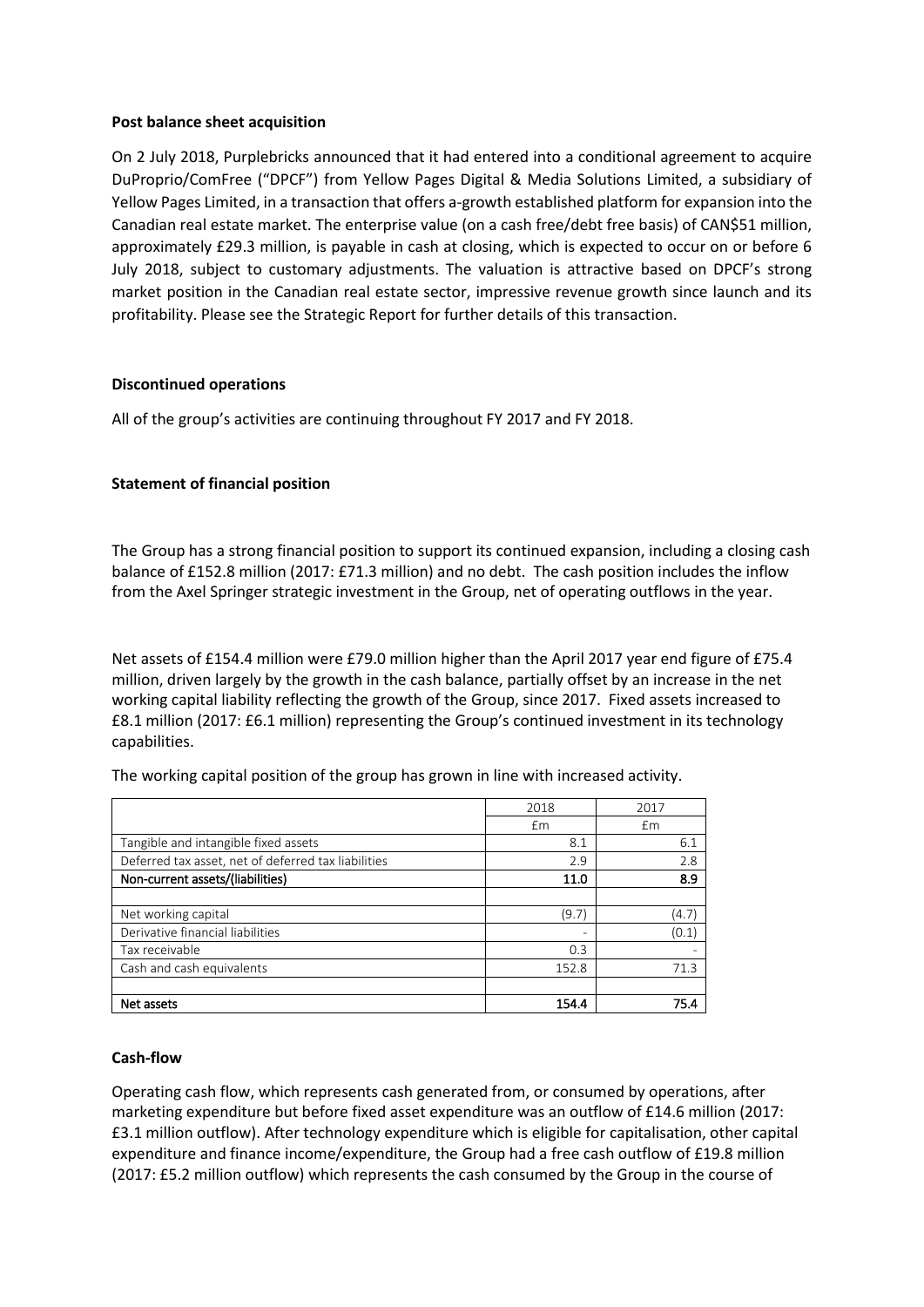operations and to fund organic expansion, before acquisition expenditure and the proceeds of raising finance.

The total cash inflow for the year was £82.0 million (2017: £40.8 million) after the inflow from share issues. Full cash movements are included in the statement of cashflows.

|                                      | 2018                     | 2017   |
|--------------------------------------|--------------------------|--------|
|                                      | £m                       | £m     |
| Operating profit before marketing    | 17.4                     | 12.2   |
| Marketing expenditure                | (42.1)                   | (18.2) |
| <b>Operating loss</b>                | (24.7)                   | (6.0)  |
|                                      |                          |        |
| Depreciation and amortisation        | 1.7                      | 0.6    |
| Share based payments non-cash charge | 3.5                      | 0.9    |
| Movement in working capital          | 4.9                      | 1.4    |
| Operating cash-flow                  | (14.6)                   | (3.1)  |
|                                      |                          |        |
| Investment in fixed assets           | (3.7)                    | (2.2)  |
| Finance income / expenditure         | (1.5)                    | 0.1    |
| Free cash-flow                       | (19.8)                   | (5.2)  |
|                                      |                          |        |
| Acquisition of subsidiary            | $\overline{\phantom{a}}$ | (3.3)  |
| Share issue proceeds                 | 101.8                    | 49.3   |
|                                      |                          |        |
| Net cash inflow / (outflow)          | 82.0                     | 40.8   |

#### **Tax**

The Group's tax charge was £0.9 million (2017: £3.1 million credit). The tax charge includes £1.3m notional tax that would be payable on underlying UK profits, prior to the statutory deduction for the exercise of share options inclusive of a £0.2m catch up prior year adjustment. This is an accounting outcome only, requiring the disclosure of a tax charge in the income statement, even though no tax is payable and an offsetting credit direct to equity of £1.3m for share option related deductions in changes in equity, even though no tax is payable. The tax charge is also stated net of a credit for repayable R&D tax credits. Whereas 2017 reflected a tax credit for the first-time recognition of previously unrecognised deferred tax assets, the deferred tax position has been held largely constant in 2018, with no significant new recognition of deferred tax assets.

Approved and signed on behalf of the Board

**James Davies**

**Director**

**5 July 2018**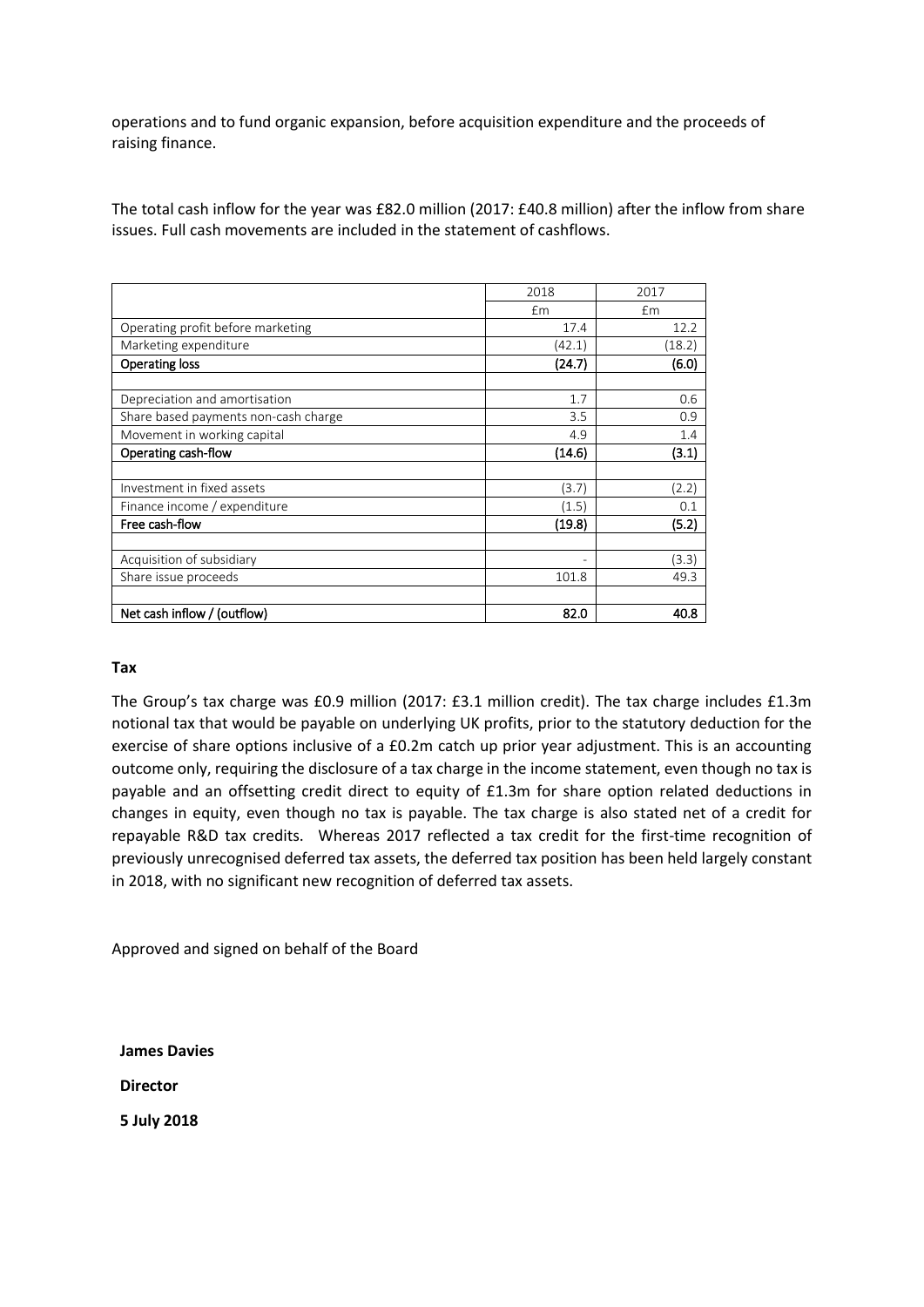# **Consolidated statement of comprehensive income for the year ended 30 April 2018**

|                                                                                                                                                                             |             | 2018           | 2017           |
|-----------------------------------------------------------------------------------------------------------------------------------------------------------------------------|-------------|----------------|----------------|
|                                                                                                                                                                             | <b>Note</b> | £              | £              |
| Revenue                                                                                                                                                                     | 3           | 93,697,267     | 46,706,078     |
| Cost of Sales                                                                                                                                                               |             | (41, 107, 813) | (20, 857, 938) |
| <b>Gross profit</b>                                                                                                                                                         |             | 52,589,454     | 25,848,140     |
| Administrative and establishment expenses                                                                                                                                   |             | (35, 194, 535) | (13, 639, 927) |
| Marketing costs                                                                                                                                                             |             | (42, 141, 822) | (18, 218, 845) |
| Loss from operating activities                                                                                                                                              |             | (24, 746, 904) | (6,010,632)    |
| Loss from operating activities before adjustments:                                                                                                                          |             | (20,033,139)   | (4,694,190)    |
| Share based payment charge                                                                                                                                                  |             | (3,458,225)    | (917,089)      |
| Amortisation of intangibles                                                                                                                                                 |             | (1, 255, 539)  | (399, 353)     |
| <b>Loss from Operating activities</b>                                                                                                                                       |             | (24, 746, 904) | (6,010,632)    |
| Finance (expense)/income and other charges                                                                                                                                  |             | (1,492,321)    | 55,430         |
| Fair value movement in respect of derivatives                                                                                                                               |             | 59,792         | (104, 317)     |
| Loss on ordinary activities before taxation                                                                                                                                 |             | (26, 179, 432) | (6,059,519)    |
| Taxation on loss on ordinary activities                                                                                                                                     |             | (887,000)      | 3,054,190      |
| Loss for the year                                                                                                                                                           |             | (27,066,432)   | (3,005,329)    |
| Items that may be reclassified subsequently to profit and loss:                                                                                                             |             |                |                |
| Exchange differences on translation of foreign operations                                                                                                                   |             | (489, 857)     | 116,370        |
| Total other comprehensive income                                                                                                                                            |             | (489, 857)     | 116,370        |
| <b>Total comprehensive loss</b>                                                                                                                                             |             | (27, 556, 289) | (2,888,959)    |
| Losses per share                                                                                                                                                            |             |                |                |
| Basic and diluted loss per share<br>All losses and other comprehensive income relate to continuing operations and are attributable to equity<br>shareholders of the parent. | 5           | (10p)          | (1p)           |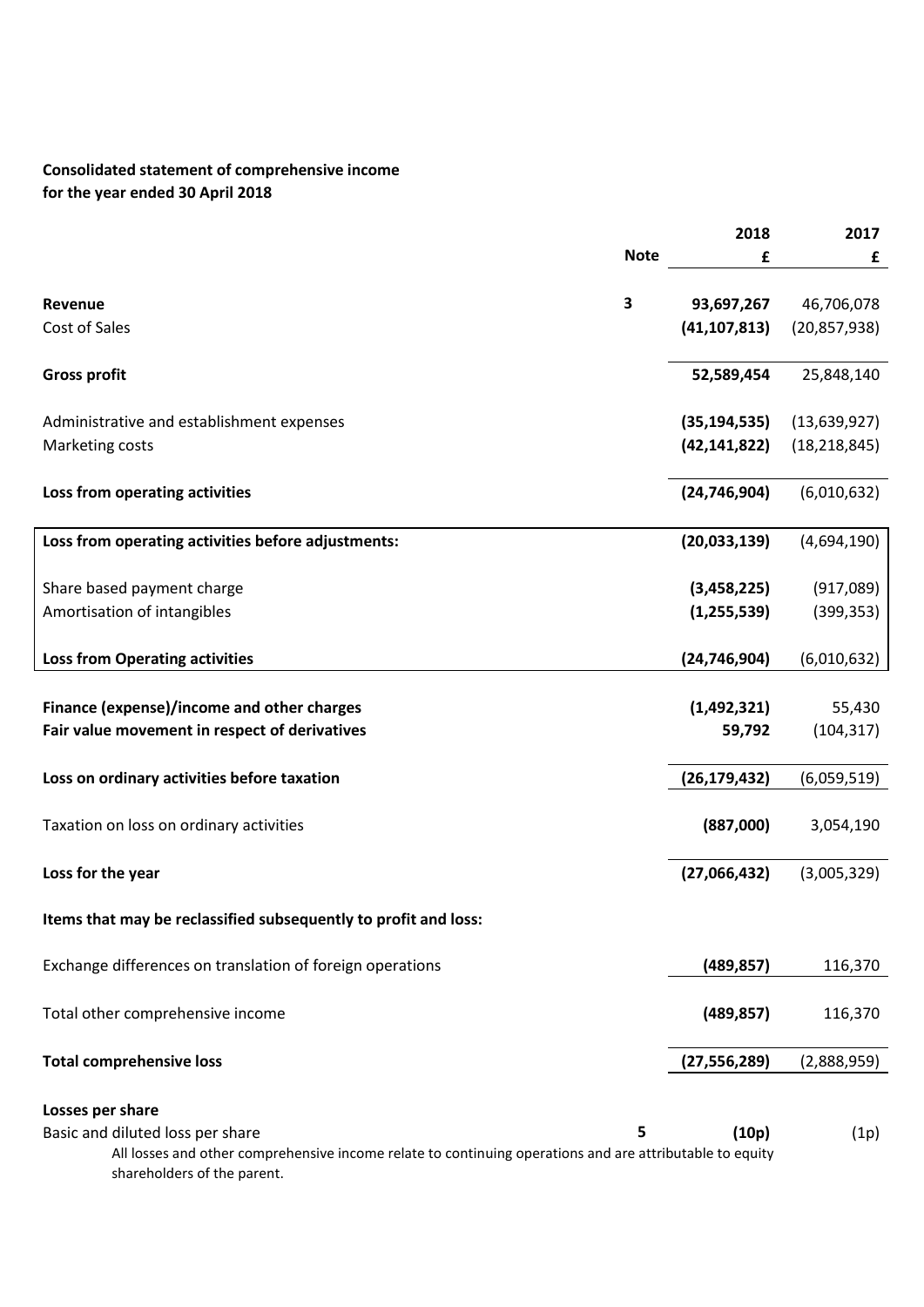# **Consolidated statement of financial position for the year ended 30 April 2018**

|                                              |             | 2018           | 2017        |
|----------------------------------------------|-------------|----------------|-------------|
|                                              | <b>Note</b> | £              | £           |
| <b>Non-current assets</b>                    |             |                |             |
| Property, plant and equipment                |             | 1,054,154      | 718,492     |
| Intangible assets                            |             | 4,433,966      | 2,757,053   |
| Goodwill                                     |             | 2,605,979      | 2,605,979   |
| Deferred tax asset                           |             | 3,067,949      | 3,086,950   |
|                                              |             | 11,162,048     | 9,168,474   |
| <b>Current assets</b>                        |             |                |             |
| Tax receivable                               |             | 306,000        |             |
| Trade and other receivables                  |             | 9,380,426      | 4,865,195   |
| Cash and other cash equivalents              |             | 152,845,787    | 71,330,300  |
|                                              |             |                |             |
|                                              |             | 162,532,212    | 76,195,496  |
| <b>Current liabilities</b>                   |             |                |             |
| Trade and other payables                     |             | (15,624,681)   | (7,302,467) |
| Deferred income                              |             | (3,467,328)    | (2,306,512) |
| Derivative financial instruments             |             | (44, 525)      | (104, 317)  |
|                                              |             |                |             |
|                                              |             | (19, 136, 535) | (9,713,297) |
| <b>Net current assets</b>                    |             | 143,395,677    | 66,482,199  |
|                                              |             |                |             |
| <b>Total assets less current liabilities</b> |             | 154,557,725    | 75,650,672  |
|                                              |             |                |             |
| <b>Non-current liabilities</b>               |             |                |             |
| Deferred tax liabilities                     |             | (141, 534)     | (243, 534)  |
|                                              |             |                |             |
| <b>Net assets</b>                            |             | 154,416,191    | 75,407,138  |
|                                              |             |                |             |
| <b>Equity</b>                                |             |                |             |
| <b>Share Capital</b>                         |             | 3,018,430      | 2,705,009   |
| Share premium                                |             | 176,399,520    | 74,900,827  |
| Share based payments reserve                 |             | 4,545,131      | 1,668,939   |
| Foreign exchange reserve                     |             | (373, 486)     | 116,370     |
| <b>Retained earnings</b>                     |             | (29, 173, 404) | (3,984,007) |
| <b>Total Equity</b>                          |             | 154,416,191    | 75,407,137  |
|                                              |             |                |             |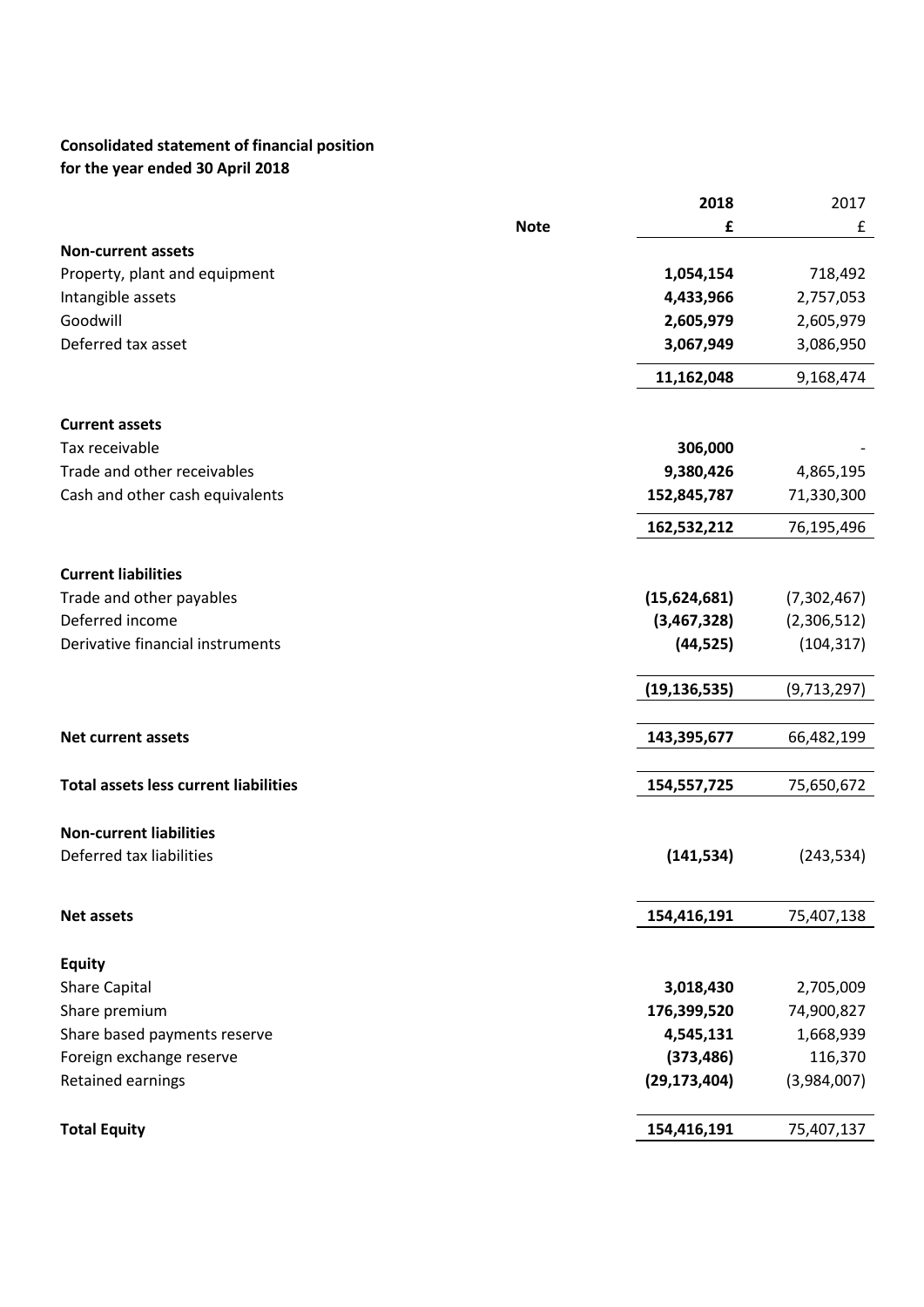# **Consolidated statement of changes in equity for the year ended 30 April 2018**

|                                                              | <b>Share</b><br>Capital | <b>Share</b><br>Premium  | <b>Share</b><br>based<br>payment<br>reserve | Foreign<br>exchange<br>reserve | <b>Retained Earnings</b> | <b>Total Equity</b> |
|--------------------------------------------------------------|-------------------------|--------------------------|---------------------------------------------|--------------------------------|--------------------------|---------------------|
|                                                              | £                       | £                        | £                                           | £                              | £                        | £                   |
| At 1 May 2017 as restated                                    | 2,705,009               | 74,900,826               | 1,668,939                                   | 116,370                        | (3,984,004)              | 75,407,140          |
| Issue of shares                                              | 277,778                 | 99,722,141               |                                             |                                |                          | 99,999,919          |
| Cost of share issue charged<br>to share premium account      |                         | (650,000)                |                                             |                                |                          | (650,000)           |
| Exercise of options                                          | 35,643                  | 2,426,553                | (582, 033)                                  |                                | 582,033                  | 2,462,196           |
| Deferred tax movement in<br>respect of share options         |                         |                          |                                             |                                | 1,295,000                | 1,295,000           |
| Share based payment charge                                   |                         |                          | 3,458,225                                   |                                |                          | 3,458,225           |
| <b>Transactions with owners</b>                              | 313,421                 | 101,498,694              | 2,876,192                                   | $\overline{\phantom{a}}$       | 1,877,033                | 106,565,340         |
| Loss for the year                                            |                         |                          |                                             |                                | (27,066,432)             | (27,066,432)        |
| Exchange differences on<br>translation of foreign operations |                         |                          |                                             | (489, 857)                     |                          | (489, 857)          |
| <b>Total comprehensive loss</b>                              |                         | $\overline{\phantom{a}}$ |                                             | (489, 857)                     | (27,066,432)             | (27, 556, 289)      |
| At 30 April 2018                                             | 3,018,430               | 176,399,520              | 4,545,131                                   | (373, 487)                     | (29, 173, 403)           | 154,416,191         |

**Consolidated statement of changes in equity for the year ended 30 April 2017**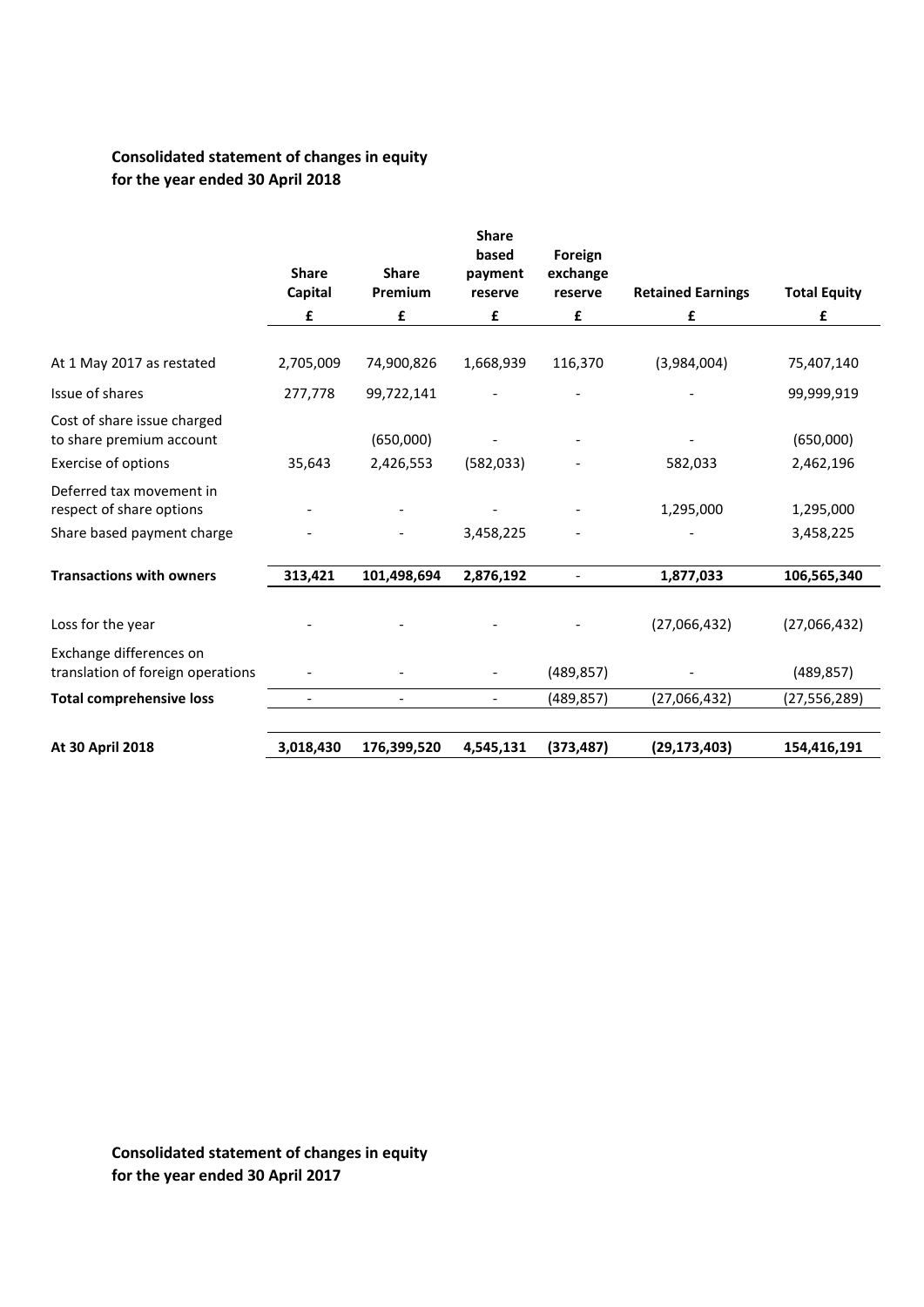|                                   |           |                    | Share based | Foreign            |             |             |
|-----------------------------------|-----------|--------------------|-------------|--------------------|-------------|-------------|
|                                   | Share     | Share              | payment     | exchange           | Retained    | Total       |
|                                   | Capital   | Premium            | reserve     | reserve            | Earnings    | Equity      |
|                                   | £         | $\pmb{\mathsf{f}}$ | £           | $\pmb{\mathsf{f}}$ | £           | ${\bf f}$   |
|                                   |           |                    |             |                    |             |             |
| At 1 May 2016 as previously       |           |                    |             |                    |             |             |
| stated                            | 2,402,591 | 25,887,400         | 331,370     |                    | (558, 195)  | 28,063,166  |
| <b>Effect of misstatement</b>     |           |                    | 975,000     |                    | (975,000)   |             |
| At 1 May 2016 as restated         | 2,402,591 | 25,887,400         | 1,306,370   |                    | (1,533,195) | 28,063,166  |
| Issue of shares                   | 227,273   | 49,772,726         |             |                    |             | 49,999,999  |
| Cost of share issue charged to    |           |                    |             |                    |             |             |
| share premium account             |           | (1,209,639)        |             |                    |             | (1,209,639) |
| Exercise of options               | 75,145    | 450,339            | (554, 520)  |                    | 554,520     | 525,484     |
| Share based payment charge        |           |                    | 917,089     |                    |             | 917,089     |
| Transactions with owners          | 302,418   | 49,013,426         | 362,569     |                    | 554,520     | 50,232,933  |
|                                   |           |                    |             |                    |             |             |
| Loss for the year                 |           |                    |             |                    | (3,005,329) | (3,005,329) |
| Exchange differences on           |           |                    |             |                    |             |             |
| translation of foreign operations |           |                    |             | 116,370            |             | 116,370     |
|                                   |           |                    |             |                    |             |             |
| Total comprehensive loss          |           |                    |             | 116,370            | (3,005,329) | (2,888,959) |
|                                   |           |                    |             |                    |             |             |
| At 30 April 2017 as restated      | 2,705,009 | 74,900,826         | 1,668,939   | 116,370            | (3,984,004) | 75,407,140  |

**Consolidated Statement of Cash Flows for the year ended 30 April 2018**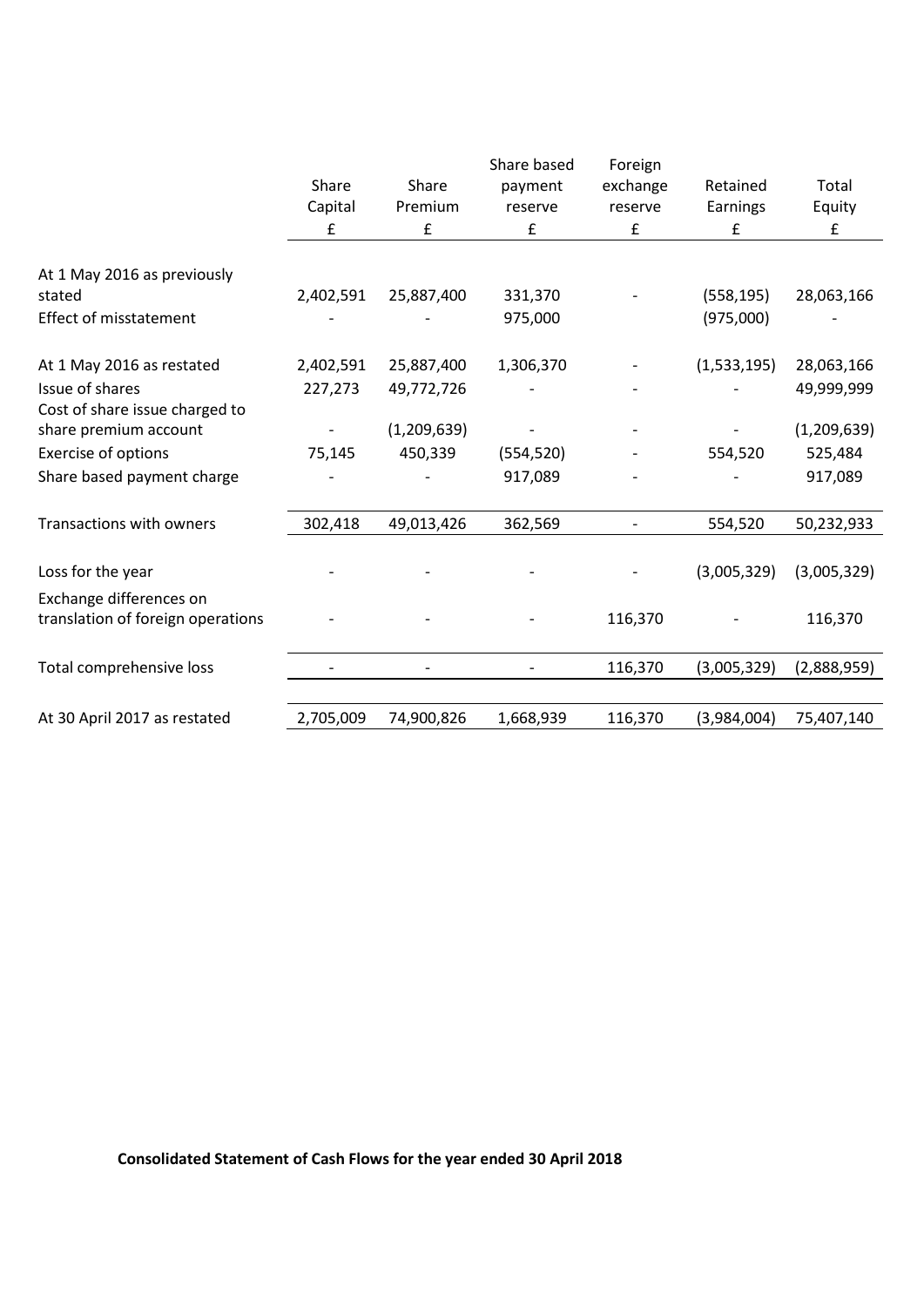|                                                          | 2018          | 2017          |
|----------------------------------------------------------|---------------|---------------|
|                                                          | £             | £             |
|                                                          |               |               |
| Loss for the year after taxation                         |               |               |
|                                                          | (27,066,432)  | (3,005,332)   |
|                                                          |               |               |
| Adjustments for:                                         |               |               |
| Amortisation of intangible assets                        | 1,255,539     | 399,353       |
| Depreciation                                             | 424,910       | 166,322       |
| Loss on disposal of fixed assets                         |               | 1,868         |
| Share based payment charge                               | 3,458,225     | 917,088       |
| Invoice factoring charges                                | 1,724,396     |               |
| Interest income                                          | (232,075)     | (55, 430)     |
| Non-designated foreign exchange forward contracts        | (59, 792)     | 104,317       |
| Taxation                                                 |               |               |
|                                                          | 906,000       | (3,054,189)   |
|                                                          |               |               |
| Operating cash outflow before changes in working capital |               |               |
|                                                          | (19,589,229)  | (4,526,002)   |
|                                                          |               |               |
| Movement in trade and other receivables                  |               |               |
|                                                          | (4,515,230)   | (1,706,903)   |
| Movement in trade and other payables                     | 8,322,214     | 1,574,291     |
| Movement in deferred income                              | 1,160,816     | 1,546,154     |
|                                                          |               |               |
| Net cash outflow utilised in operating activities        |               |               |
|                                                          | (14,621,429)  | (3, 112, 460) |
|                                                          |               |               |
| Cash flow from investing activities                      |               |               |
| Purchase of property, plant and equipment                | (760, 571)    | (585, 583)    |
| Proceeds from sale of property, pant and equipment       |               | 991           |
| Development expenditure capitalised                      |               |               |
|                                                          | (2, 291, 883) | (1,421,927)   |
| Purchase of intangible assets                            | (640, 569)    | (194, 595)    |
| Acquisition of subsidiary net of cash acquired           |               |               |
|                                                          |               | (3, 295, 189) |
|                                                          |               |               |
| Net cash flow utilised in investing activities           |               |               |
|                                                          | (3,693,023)   | (5,496,304)   |
|                                                          |               |               |
| <b>Cash flow from financing activities</b>               |               |               |
| Invoice factoring charges                                | (1,724,396)   |               |
| Interest income                                          | 232,075       | 55,430        |
| Issue of shares                                          | 102,462,115   | 50,525,483    |
| Costs of issue of share                                  |               |               |
|                                                          | (650,000)     | (1, 209, 639) |
|                                                          |               |               |
| Net cash flow from financing activities                  | 100,319,794   | 49,371,274    |
|                                                          |               |               |
| Net increase in cash and cash equivalents                | 82,005,341    | 40,762,510    |
| Effect of foreign exchange rates                         | (489, 857)    | 91,403        |
|                                                          |               |               |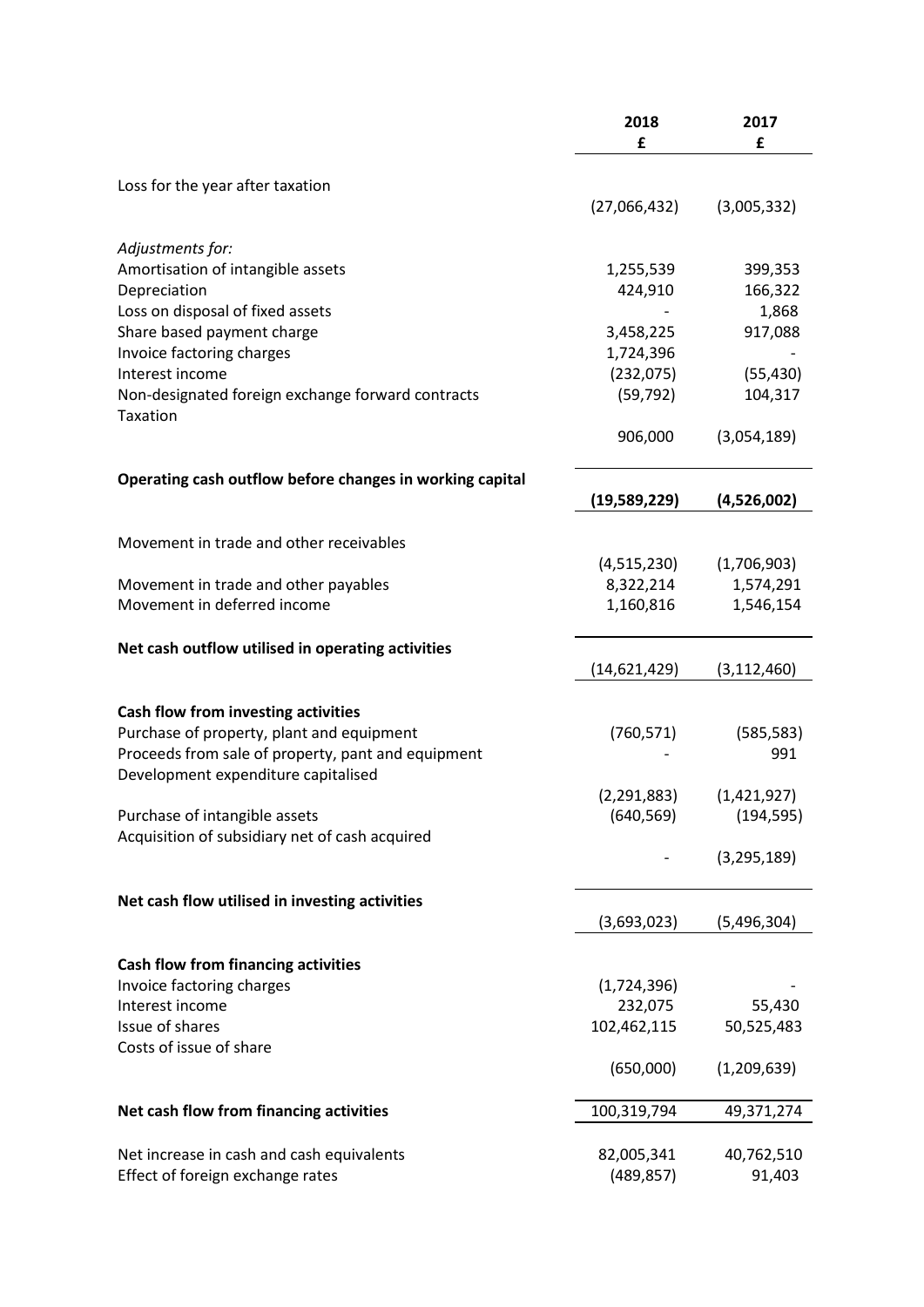| Cash and cash equivalents at the end of the year | 152,845,784 | 71,330,299 |
|--------------------------------------------------|-------------|------------|
| Cash and cash equivalents at beginning of year   | 71.330.299  | 30,476,386 |

**Notes to the Preliminary results**

# **1. General information**

Purplebricks Group plc is a public company limited by shares registered in England and Wales. The address of the Company's registered office is Purplebricks Group plc, Suite 7, First Floor, Cranmore Place, Cranmore Drive, Shirley, Solihull, West Midlands, B90 4RZ. The Company is primarily involved in the estate agency business.

On 29 March 2017 Purplebricks Group plc incorporated a wholly owned subsidiary, Purplebricks Australia PTY Ltd, a Company registered in Australia. On 10 March 2017, Purplebricks Group plc incorporated a wholly owned subsidiary Purplebricks Inc, a company registered in the United States.

On 24 March 2017 the Group acquired 100 per cent of the issued share capital of BFL Property Management Limited. BFL Property Management Limited ("BFL") is a property management company and was acquired to complement the existing mainly organically created property management business in the Group and professionalising it with a skilled team and their processes.

The financial information set out in this announcement does not constitute statutory accounts as defined in Section 434 of the Companies Act 2006.

The Consolidated Statement of Financial position at 30 April 2018, the Consolidated Statement of Comprehensive Income, Consolidated Statement of Changes in Equity, Consolidated Statement of Cash Flows and associated notes for the year then ended have been extracted from the Group's 2018 financial statements upon which the auditor's opinion is unqualified and does not include any statement under Section 498(2) or (3) of the Companies Act 2006. The auditor's opinion is unqualified.

The accounts for the year ended 30 April 2018 will be posted to shareholders shortly and laid before the Company at the Annual General Meeting, details of which will be announced in due course. Following publication, a copy of the accounts will also be available on the Company's website (www.purplebricks.com) in accordance with AIM Rule 26, and will be delivered to the Registrar of Companies in due course.

# **2. Summary of significant accounting policies**

The principal accounting policies are set out below.

# **2.1 Basis of preparation**

The Company's financial statements have been prepared and approved by the directors in accordance with International Financial Reporting Standards (IFRSs) as adopted by the European Union and those parts of the Companies Act 2006 that apply to companies reporting in accordance with IFRSs.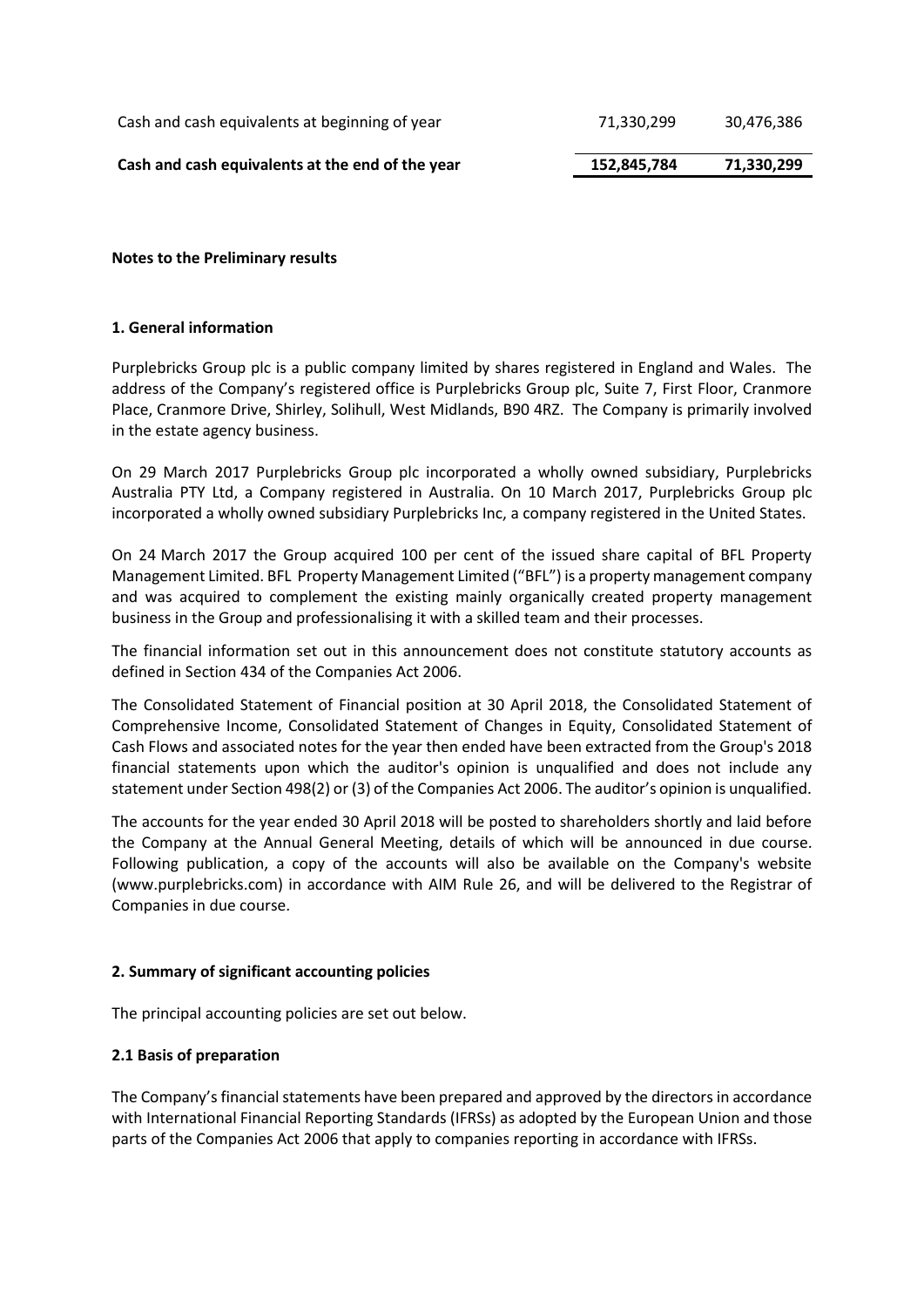The consolidated financial statements have been prepared under the historical cost convention subject to recognising certain financial instruments at fair value.

### **2.2 Going concern**

The financial statements have been prepared on a going concern basis. The directors have prepared a monthly forecast to 31 July 2019 for the existing Group excluding the recent Canadian acquisition of DuProprio (detailed in the CFO report), which on the basis of the assumptions made, show that the Group can operate with its existing resources. The Group's forecasts and projections, taking account of reasonably possible changes in trading performance that may arise as a result of current economic conditions and other risks faced by the Group show that the UK Company is likely to continue being profitable and cash generative during the year ended April 2019. The Group achieving profitability and cash generation is likely to be delayed by virtue of international expansion in Australia, USA and the recently acquired DuProprio which will reduce the Company's cash through loans to these subsidiaries. The impact of the acquisition of DuProprio is an initial outflow of £29.3m followed by a further investment of up to £15m. At the financial year-end the Company reported cash balances of £153 million. The directors have performed sufficient sensitivity analysis to be satisfied that the going concern basis of preparation is appropriate.

Accordingly, the directors believe that it is appropriate to adopt the going concern basis of accounting in preparing the financial statements.

# **2.3 Basis of consolidation**

The consolidated financial statements incorporate the financial statements of the Company and entities controlled by the Company (its subsidiaries) made up to 30 April 2018. The Company controls an entity when the Group is exposed to, or has rights to, variable returns through its power over the entity. Subsidiaries are fully consolidated from the date on which control is transferred to the Group. They are deconsolidated from the date that control ceases.

Profit or loss and each component of other comprehensive income are attributable to the owners of the Company. Total comprehensive income of the subsidiaries is attributable to the owners of the Company.

Accounting policies of subsidiaries which differ from Group accounting policies are adjusted on consolidation. All intra-group transactions, balances, income and expenses are eliminated on consolidation.

#### **2.4 Share based payments reserve**

This comprises the cumulative share based payment charge recognised in profit or loss in relation to equity-settled options, net of transfers of charge on exercise of options to the profit and loss reserve.

There was an error in the brought forward share based payment reserve at both 1 May 2016 and 1 May 2017, with an equal and opposite compensating error in retained earnings at £975k. This error, which was due to the incorrect application of the vesting period of the options resulting in an understatement of the SBP expense recognised, has been restated. There was no impact on reported earnings or net assets.

#### **3. Segmental reporting**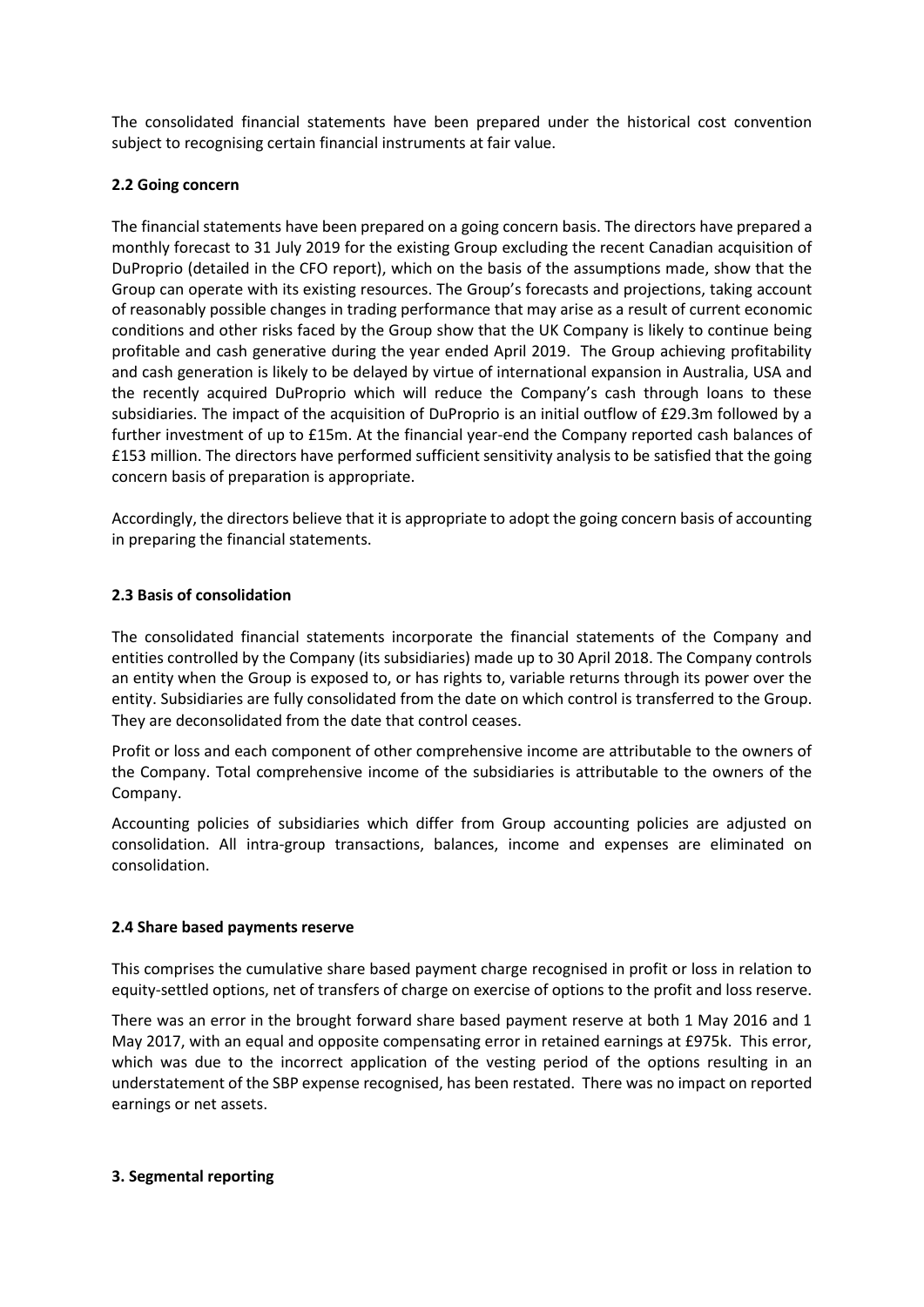The Group trade is managed as a single division, providing services relating to the sale of properties however management report to the Board using geographical segments. The financial information reviewed by the board is materially the same as that reported under IFRS and falls under the three geographic locations it owns a Company in: UK, Australia and the US. During the year, no customer contributed 10% or more of the Group's revenues (2017: none).

The following is an analysis of the Group's revenue and results by reporting segment:

|                             | 2018           |                |                |                     |  |  |
|-----------------------------|----------------|----------------|----------------|---------------------|--|--|
|                             | UK             | Australia      | <b>US</b>      | <b>Consolidated</b> |  |  |
|                             | £'000          | £'000          | £'000          | £'000               |  |  |
| Revenue                     | 78,118,481     | 13,540,005     | 2,038,781      | 93,697,267          |  |  |
| Cost of sales               | (33,067,101)   | (7, 286, 259)  | (754, 453)     | (41, 107, 813)      |  |  |
| <b>Gross profit</b>         | 45,051,380     | 6,253,745      | 1,284,328      | 52,589,454          |  |  |
| Gross profit margin (%)     | 58%            | 46%            | 63%            | 56%                 |  |  |
| Administrative expenses     | (19, 486, 595) | (7,305,836)    | (8,402,104)    | (35, 194, 535)      |  |  |
| Marketing expenses          | (21, 387, 512) | (11, 354, 667) | (9,399,644)    | (42, 141, 822)      |  |  |
| <b>Operating</b>            |                |                |                |                     |  |  |
| profit/(loss)               | 4,177,274      | (12, 406, 758) | (16,517,420)   | (24, 746, 904)      |  |  |
| Depreciation & amortisation | 1,600,592      | 57,631         | 22,226         | 1,680,449           |  |  |
| <b>EBITDA</b>               | 5,777,866      | (12, 349, 127) | (16, 495, 194) | (23,066,455)        |  |  |
| Share based                 |                |                |                |                     |  |  |
| payments                    | 2,369,413      | 592,941        | 495,871        | 3,458,225           |  |  |
| <b>Adjusted EBITDA</b>      | 8,147,280      | (11,756,186)   | (15,999,323)   | (19,608,229)        |  |  |

|                         | 2017           |             |                          |                |
|-------------------------|----------------|-------------|--------------------------|----------------|
|                         | UK             | Australia   | <b>US</b>                | Consolidated   |
|                         | £'000          | £'000       | £'000                    | £'000          |
| Revenue                 | 43,187,653     | 3,518,425   | $\overline{\phantom{a}}$ | 46,706,078     |
| Cost of sales           | (18,946,018)   | (1,911,920) | $\overline{\phantom{a}}$ | (20, 857, 938) |
| <b>Gross profit</b>     | 24,241,635     | 1,606,505   | $\overline{\phantom{a}}$ | 25,848,140     |
| Gross profit margin (%) | 56%            | 46%         | 0%                       | 55%            |
| Administrative expenses | (9,659,191)    | (3,914,890) | (65, 846)                | (13,639,927)   |
| Marketing expenses      | (14, 386, 154) | (3,805,491) | (27, 200)                | (18, 218, 845) |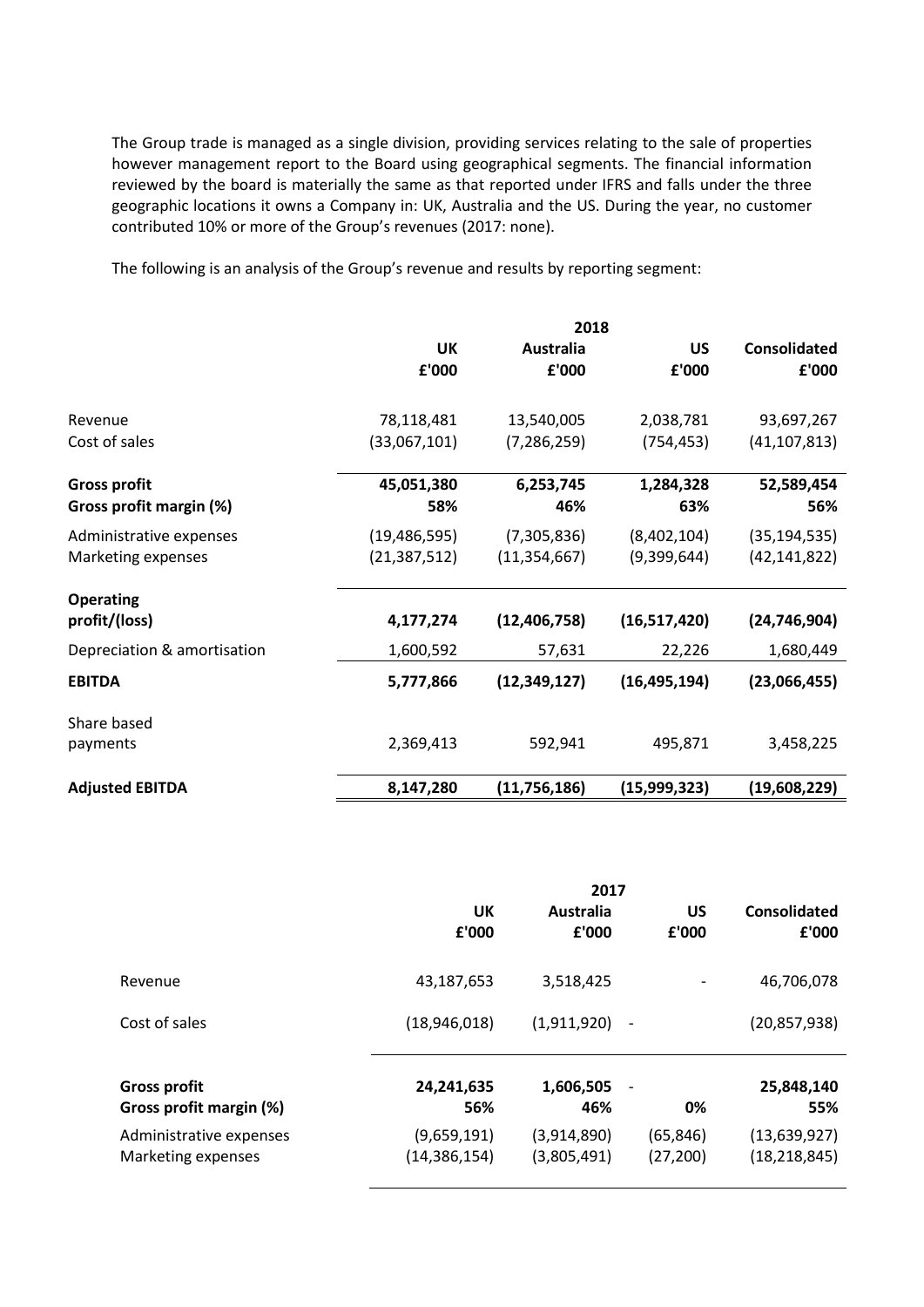| <b>Operating profit/(loss)</b> | 196,290   | (6, 113, 876)            | (93, 046)                | (6,010,632) |
|--------------------------------|-----------|--------------------------|--------------------------|-------------|
| Depreciation & amortisation    | 549,726   | 15,949                   | $\overline{\phantom{a}}$ | 565,675     |
| <b>EBITDA</b>                  | 746,016   | (6,097,927)              | (93,046)                 | (5,444,957) |
| Share based payments           | 917,089   | $\overline{\phantom{a}}$ | -                        | 917,089     |
| Adjusted<br><b>EBITDA</b>      | 1,663,105 | (6,097,927)              | (93,046)                 | (4,527,868) |

The accounting policies of the reportable segments are the same as the Group's accounting policies described in note 2.

# **Segment assets and liabilities by location**

| <b>Non current assets</b> | 2018      | 2017     |
|---------------------------|-----------|----------|
|                           | £'000     | £'000    |
| UK                        | 29,469    | 8,743    |
| Australia                 | 139       | 71       |
| US                        | 90        | 0        |
| Consolidation adjustments | (18, 536) | 354      |
| Total                     | 11,162    | 9,168    |
| <b>Total assets</b>       | 2018      | 2017     |
|                           | £'000     | £'000    |
| UK                        | 203,486   | 90,096   |
| Australia                 | 2,735     | 2,912    |
| <b>US</b>                 | 3,020     | 0        |
| Consolidation adjustments | (35, 547) | (7,643)  |
| Total                     | 173,694   | 85,365   |
| <b>Total liabilities</b>  | 2,018     | 2,017    |
|                           | £'000     | £'000    |
| UK                        | 13,016    | 8,710    |
| Australia                 | 10,569    | 8,908    |
| US                        | 11,547    | 93       |
| Consolidation adjustments | (15, 854) | (7, 754) |
| Total                     | 19,278    | 9,957    |

# **4. Share based payments**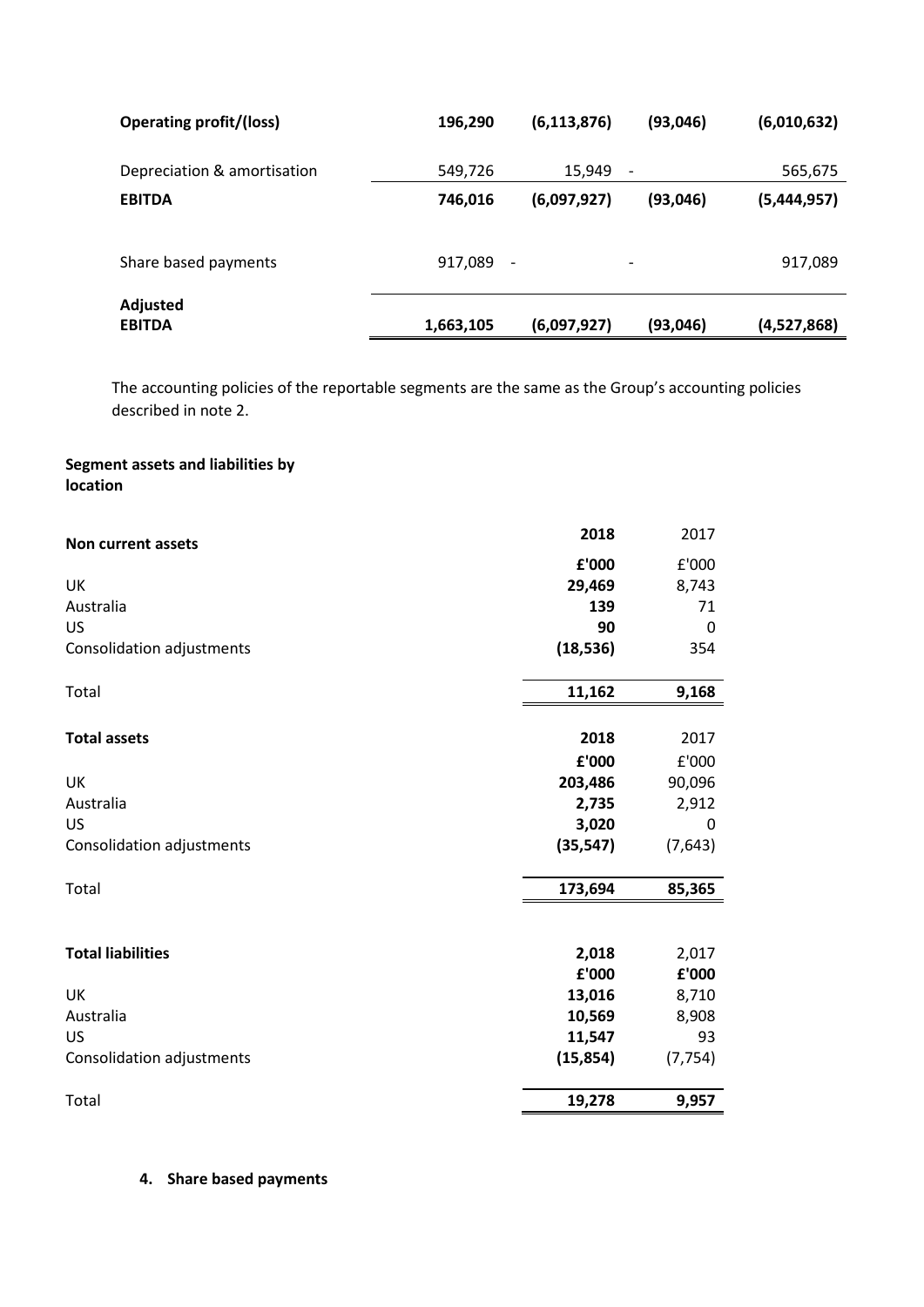| <b>Grant date</b> | <b>Scheme</b><br>No | Type of<br>scheme | Employees /<br><b>Licensees</b><br>entitled | Number of<br>options<br>outstanding | Performance<br>conditions | <b>Exercise</b><br>Price | <b>Earliest</b><br>exercise date | Expiry date |
|-------------------|---------------------|-------------------|---------------------------------------------|-------------------------------------|---------------------------|--------------------------|----------------------------------|-------------|
|                   |                     |                   |                                             |                                     |                           |                          |                                  |             |
| 09/01/2015        | $\mathbf{1}$        | EMI               | 7                                           | 87,973                              | Length of service         | £0.01                    | 09/01/2015                       | 09/01/2025  |
| 10/07/2015        | $\overline{2}$      | EMI               | 6                                           | 441,326                             | Length of service         | £0.13                    | 10/07/2015                       | 10/07/2025  |
| 10/08/2015        | 4                   | EMI               | 10                                          | 266,636                             | Length of service         | £0.13                    | 10/08/2015                       | 10/08/2025  |
| 06/11/2015        | 5                   | EMI               | 5                                           | 3,524,076                           | Length of service         | £0.01                    | 06/11/2016                       | 06/11/2026  |
| 29/06/2016        | 6                   | ESOP/LSOP         | 65                                          | 4,155,703                           | Length of service         | £1.29                    | 29/06/2017                       | 29/06/2027  |
| 05/12/2016        | 7                   | ESOP/LSOP         | 175                                         | 2,851,744                           | Length of service         | £1.25                    | 05/12/2017                       | 05/12/2027  |
| 04/01/2017        | 8                   | <b>ESOP</b>       | 3                                           | 1,450,000                           | Length of service         | £1.40                    | 04/01/2018                       | 04/01/2028  |
| 05/03/2017        | 9                   | ESOP/LSOP         | 147                                         | 2,107,502                           | Length of service         | £3.10                    | 05/03/2018                       | 05/03/2028  |
| 29/06/2017        | 10                  | ESOP/LSOP         | $\overline{2}$                              | 1,400,000                           | Length of service         | £3.05                    | 29/06/2018                       | 29/06/2028  |
| 06/09/2017        | 11                  | ESOP/LSOP         | 44                                          | 753,000                             | Length of service         | £4.69                    | 06/09/2018                       | 06/09/2028  |
| 19/12/2017        | 12                  | ESOP/LSOP         | 93                                          | 2,460,000                           | Length of service         | £3.79                    | 19/12/2018                       | 19/12/2028  |
| 05/03/2018        | 13                  | ESOP/LSOP         | 26                                          | 575,000                             | Length of service         | £4.15                    | 05/03/2019                       | 05/03/2029  |
|                   |                     |                   |                                             |                                     |                           |                          |                                  |             |

3,472,967 share options were exercised during the period (2017: 7,121,414)

The Company operates an HMRC approved executive management incentive plan (EMI), an employee share ownership plan (ESOP) and a licensee share option plan (LSOP).

Under these approved plans, a total of 13 schemes have been granted, of which a total of 12 schemes are currently operating.

The vesting conditions for schemes 1, 2 and 4 are based on length of service with 25% of the options vesting on or after the 12 month anniversary of the employee's start date and a further 6.25% vesting every three months thereafter so that options vest in full on the 48 month anniversary of the employee or licensee's start date.

The vesting conditions for schemes 6 to 13 are based on future service from the date of grant, with between 25% and 33% of the options vesting on or after either the 12 or 24 month anniversary of the grant, and a further 6.25% vesting every three months thereafter so that options vest in full on either the 48 or 60 month anniversary of the date of grant to the employee or the licensee.

The Company also operates an unapproved executive incentive plan (Scheme 5). The vesting conditions are based on length of service with 25% of the options vesting on or after the 12 month anniversary of the employee's start date and a further 6.25% vesting every three months thereafter so that options vest in full on the 48 month anniversary of the employee's start date.

Details of the total number of shares under option at the year end and conditions on qualification and exercise are set out below:

The number and weighted average exercise price of share options are as follows: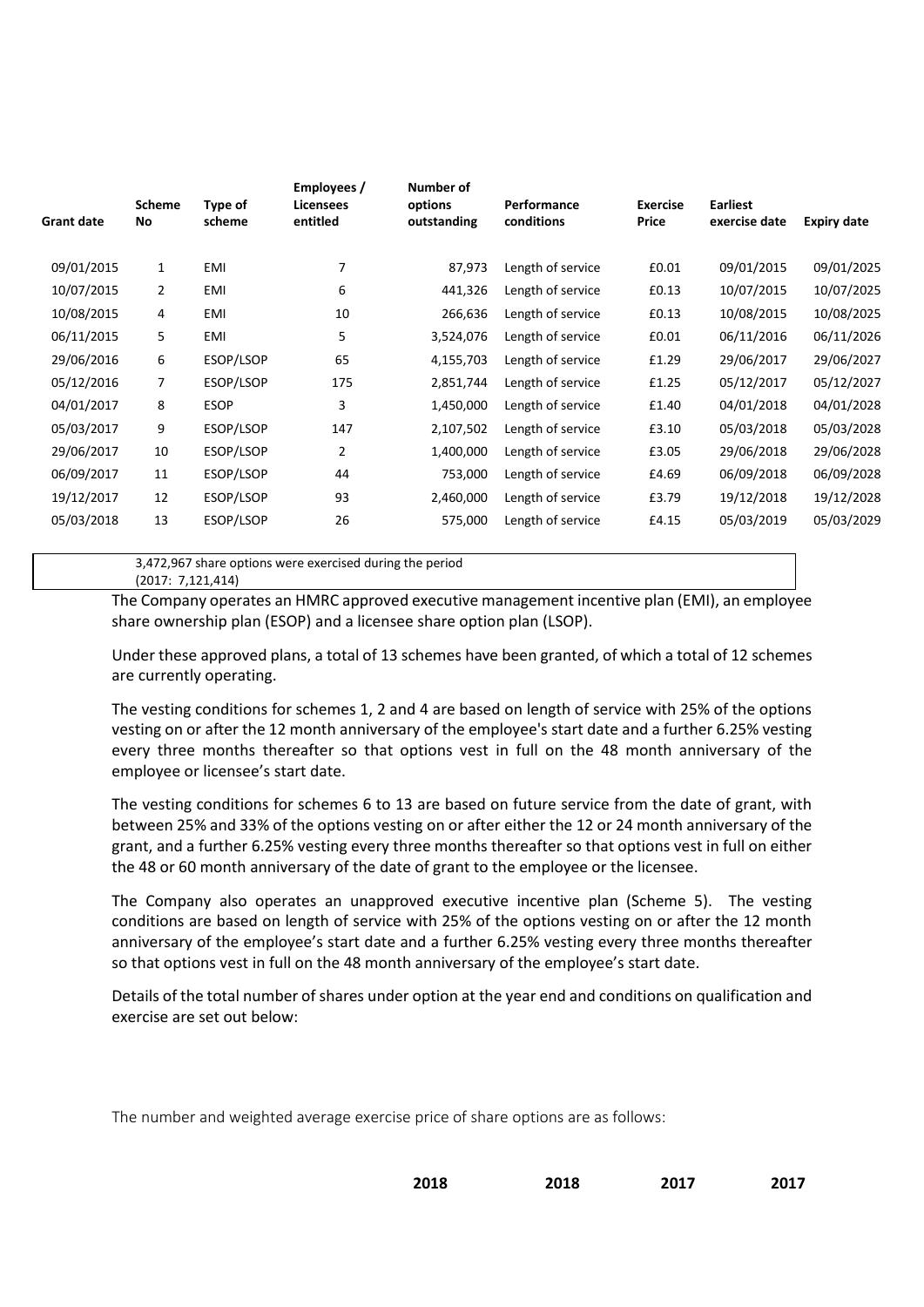|                                |                                       |                      | Weighted                     |                                       |
|--------------------------------|---------------------------------------|----------------------|------------------------------|---------------------------------------|
|                                | Weighted<br>average<br>exercise price | Number of<br>options | average<br>exercise<br>price | Weighted<br>average<br>exercise price |
| Outstanding at start of period | £1.04                                 | 19,715,516           | £0.04                        | 14,256,430                            |
| Granted during the period      | £3.79                                 | 5,418,000            | £1.62                        | 12,580,500                            |
| Exercised during the period    | £0.71                                 | (3,472,967)          | £0.07                        | (7, 121, 414)                         |
| Lapsed during the period       | £1.60                                 | (1,587,588)          | $\overline{\phantom{a}}$     |                                       |
| Outstanding at end of period   | £1.85                                 | 20,072,961           | £1.04                        | 19,715,516                            |
|                                |                                       |                      |                              |                                       |
| Exercisable at end of period   | £0.70                                 | 3,932,788            | £0.05                        | 2,364,068                             |

The weighted average share price at the date of exercise of options was £3.95.

The weighted average remaining contractual life of the options is 8.5 years (2017: 9.1 years).

Options outstanding at 30 April 2018 for schemes 1 and 5 have an exercise price of £0.01 (2017: £0.01). The weighted average remaining contractual life of the options is 7.5 years (2017: 8.4 years).

Options outstanding at 30 April 2018 for schemes 2 and 4 have an exercise price of £0.13 (2017: £0.13). The weighted average remaining contractual life of the options is 7.1 years (2017: 8.3 years).

Options outstanding at 30 April 2018 for scheme 6 have an exercise price of £1.29 (2017: £1.29). The weighted average remaining contractual life of the options is 8.2 years. (2017: 9.2 years).

Options outstanding at 30 April 2018 for scheme 7 have an exercise price of £1.25 (2017: £1.25). The weighted average remaining contractual life of the options is 8.6 years. (2017: 9.7 years).

Options outstanding at 30 April 2018 for scheme 8 have an exercise price of £1.40 (2017: £1.40). The weighted average remaining contractual life of the options is 8.7 years. (2017: 9.7 years).

Options outstanding at 30 April 2018 for scheme 9 have an exercise price of £3.10 (2017: £3.10). The weighted average remaining contractual life of the options is 8.9 years. (2017: 9.9 years).

Options outstanding at 30 April 2018 for scheme 10 have an exercise price of £3.05 (2017: not applicable). The weighted average remaining contractual life of the options is 9.2 years. (2017: not applicable).

Options outstanding at 30 April 2018 for scheme 11 have an exercise price of £4.69 (2017: not applicable). The weighted average remaining contractual life of the options is 9.4 years. (2017: not applicable).

Options outstanding at 30 April 2018 for scheme 12 have an exercise price of £3.76 (2017: not applicable). The weighted average remaining contractual life of the options is 9.6 years. (2017: not applicable).

Options outstanding at 30 April 2018 for scheme 13 have an exercise price of £4.15 (2017: not applicable). The weighted average remaining contractual life of the options is 9.8 years. (2017: not applicable).

#### **Fair value assumptions of share based payments**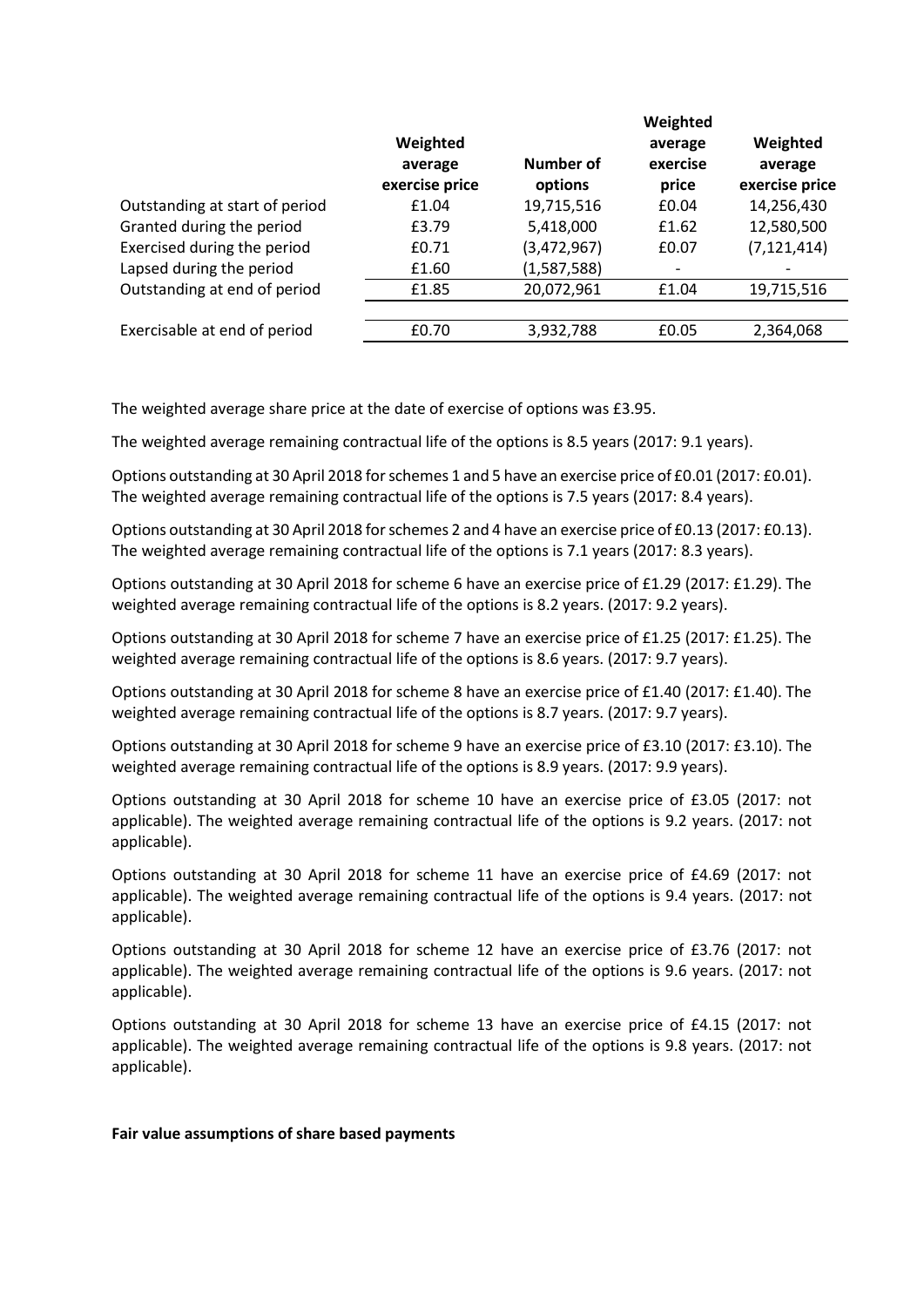The fair value of services received in return for share options granted is measured by reference to the fair value of share options granted. The estimate of fair value is measured using the Black-Scholes model. Details of the fair value of share options granted in the period and the prior period, together with the assumptions used in determining the fair value are summarised below.

|                                                   | <b>30th April 2018</b> | 30th April 2017 |
|---------------------------------------------------|------------------------|-----------------|
| Weighted average share price at the date of grant | £4.08                  | £1.62           |
| Weighted average exercise price                   | £3.78                  | £1.62           |
| Weighted average contractual life (years)         | 10                     | 10              |
| Weighted average expected volatility              | 31.5%                  | 27.0%           |
| Weighted average risk free interest rate          | 1.5%                   | 1.5%            |
| Total fair value of options granted (£'000)       | £6,776                 | £20,334         |

The volatility assumption, measured at the standard deviation of expected share price movements, is based on a review of volatility used by listed companies in the same sector.

#### **Charge to income statement**

The charge to income statement, included within the administrative expenses, comprises:

|                            | 2018  | 2017  |
|----------------------------|-------|-------|
|                            | £'000 | f'000 |
|                            |       |       |
| Share-based payment charge | 3,458 | 917   |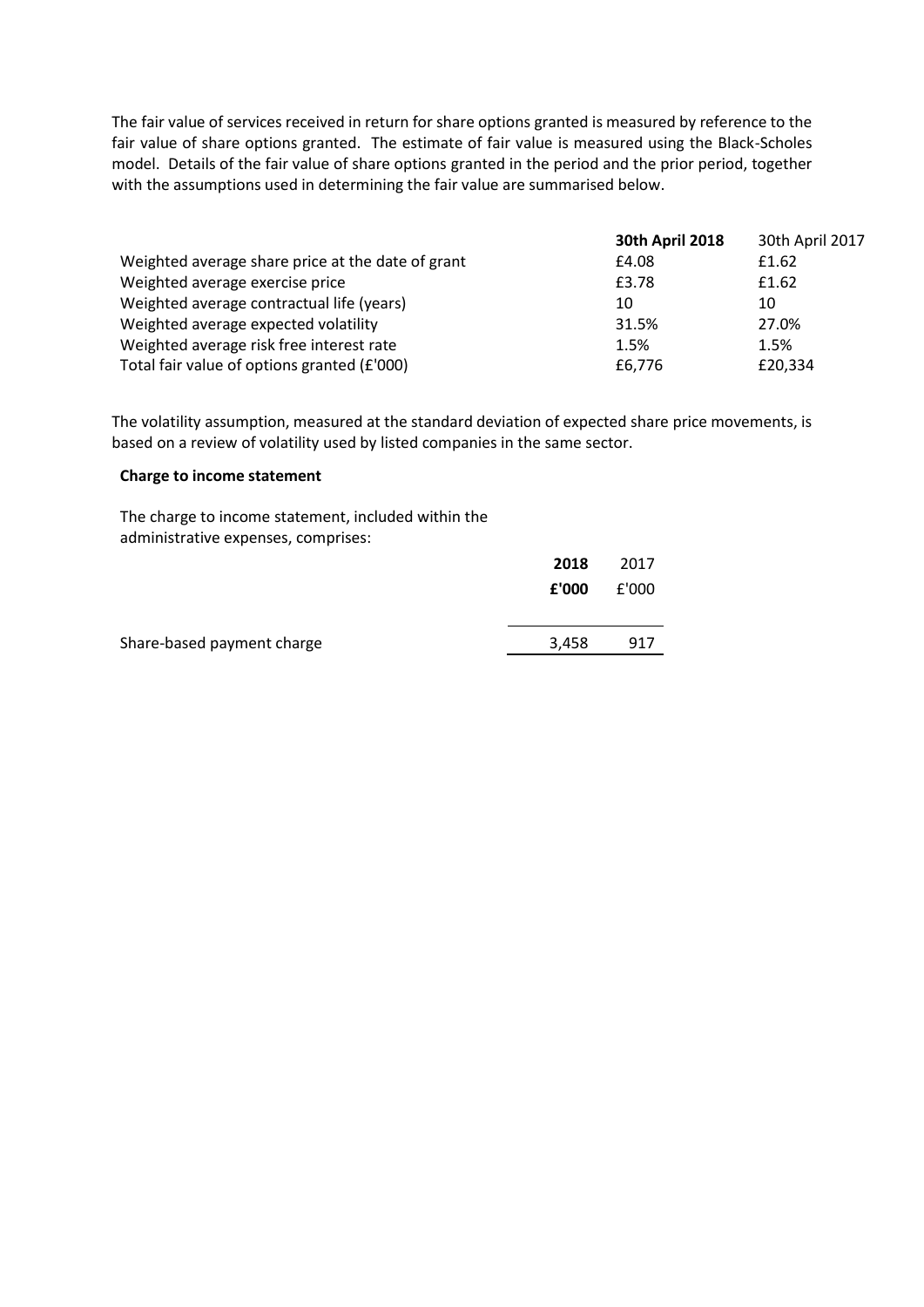# **5. Losses per share**

|                                   | <b>Basic and diluted</b> | Basic and diluted |
|-----------------------------------|--------------------------|-------------------|
|                                   | 2018                     | 2017              |
| Loss <b>f</b>                     | (27,066,432)             | (3,005,329)       |
| Weighted average number of shares | 273,072,234              | 249,811,478       |
| Loss per share $(f)$              | (0.10)                   | (0.01)            |
|                                   |                          |                   |

Diluted loss per share is equal to the basic loss per share as a result of the Group recording a loss for the year, which cannot be diluted.

The table below reconciles the weighted average number of shares:

| Weighted average number of shares 2017                       | 249.811.478 |
|--------------------------------------------------------------|-------------|
| Weighted average issue of new shares and exercise of options | 23.260.756  |
| Weighted average number of shares 2018                       | 273.072.234 |

# 6. Taxation

|                                            | 2018    | 2017  |
|--------------------------------------------|---------|-------|
|                                            | £'000   | £'000 |
| <b>Current tax (charge)/credit - Group</b> |         |       |
| Current year                               | (1,053) |       |
| Adjustments in respect of prior years      | (242)   |       |
| R&D tax credit relating to prior years     | 306     |       |
| Total current tax                          | (989)   |       |
| Deferred tax (charge)/credit- Group        |         |       |
| Current year                               | 63      | 1,201 |
| Adjustments in respect of prior year       | 39      | 1,853 |
| Total deferred tax                         | 102     | 3,054 |
| Total (charge)/credit for the year         | (887)   | 3,054 |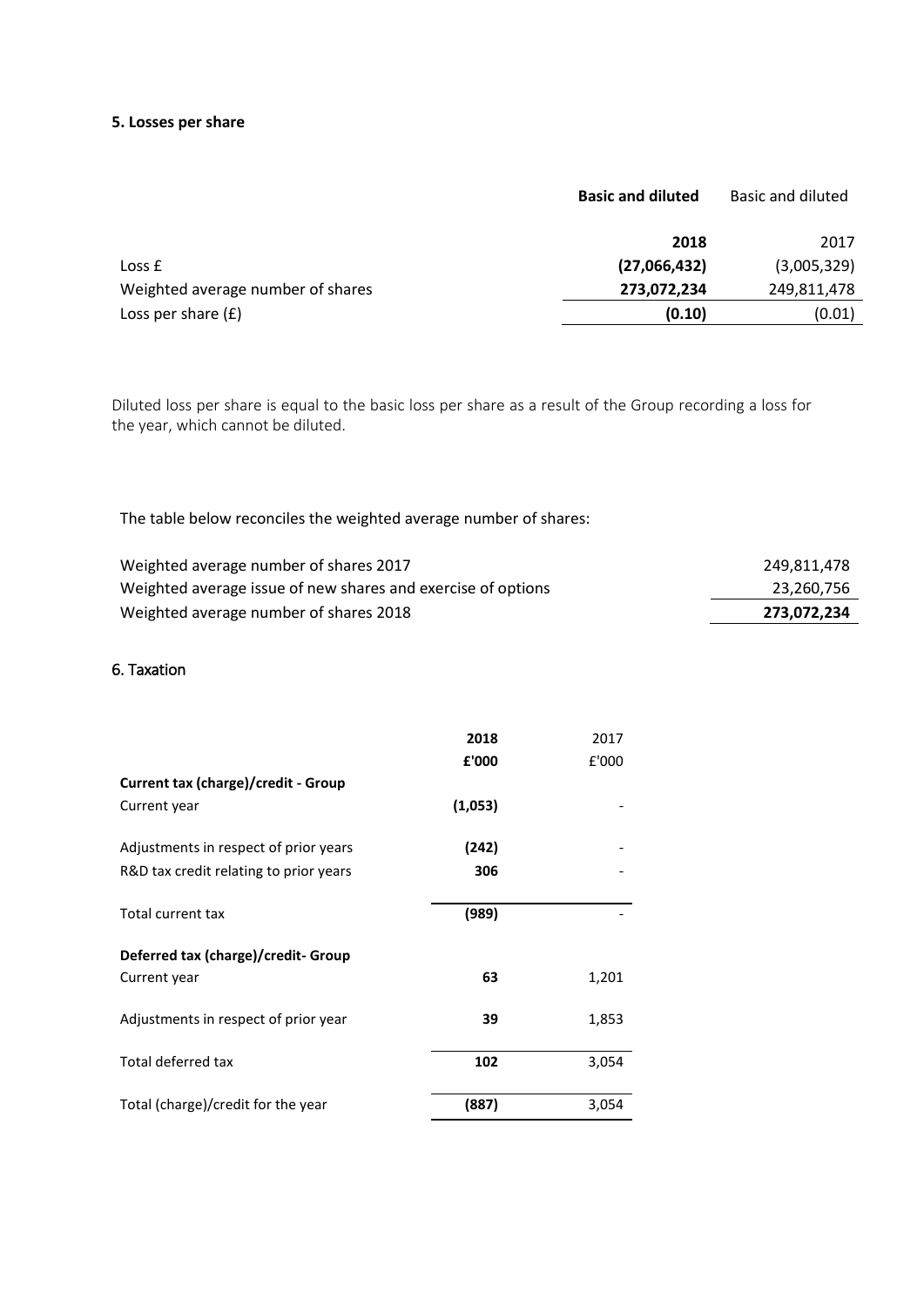# **Reconciliation of effective tax rate**

The tax (charge)/credit for the period differs from the standard rate of corporation tax in the UK during the period of 19% (2017: 20%). The differences are explained below. The tax reconciliation for the prior year has been reanalysed to amalgamate certain items to give a better understanding of key factors affecting the tax position.

|                                                            | 2018      | 2017    |
|------------------------------------------------------------|-----------|---------|
|                                                            | £'000     | £'000   |
| Profit/(loss) before taxation                              | (26, 179) | (6,059) |
| Tax calculated at UK corporate tax rate                    | 4,974     | 1,212   |
| Effects of:                                                |           |         |
| Differences between UK and non-UK corporate tax rates      | 1,743     | 604     |
| Non-deductible and non-taxable items                       | (281)     | (181)   |
| Utilisation of previously unrecognised deferred tax assets | 64        | 192     |
| Other changes in unrecognised deferred tax assets          | (7, 335)  | 1,227   |
| Changes in tax rates                                       | (155)     |         |
| Deferred tax prior year adjustment                         | 39        |         |
| Current tax prior year adjustment                          | (242)     |         |
| R&D tax credit relating to prior years                     | 306       |         |
| Total tax (charge) / credit for the year                   | (887)     | 3,054   |

**UK:** The UK corporation tax rate for the year was 19%. A reduction in the rate to 17% from 1 April 2020 has been substantively enacted. Additionally, new legislation which will restrict the use of brought forward losses has been substantively enacted in the UK. Whilst it is not expected that this legislation will affect the ability to use brought forward UK tax losses, it may extend the period over which they can be utilised.

**US:** Wide ranging new US tax legislation (Tax Cuts and Jobs Act) has been passed into law which includes various significant changes to the US corporate tax code. A principal measure is a reduction in the main rate of US corporate tax from 35% to 21%, effective from 1 January 2018.

Deferred tax assets / liabilities are measured at the rate at which they are expected to reverse or be used.

#### **Tax included in changes in equity**

| Group        | 2018  | 2017  |
|--------------|-------|-------|
|              | £'000 | £'000 |
| Deferred tax | ۰     | -     |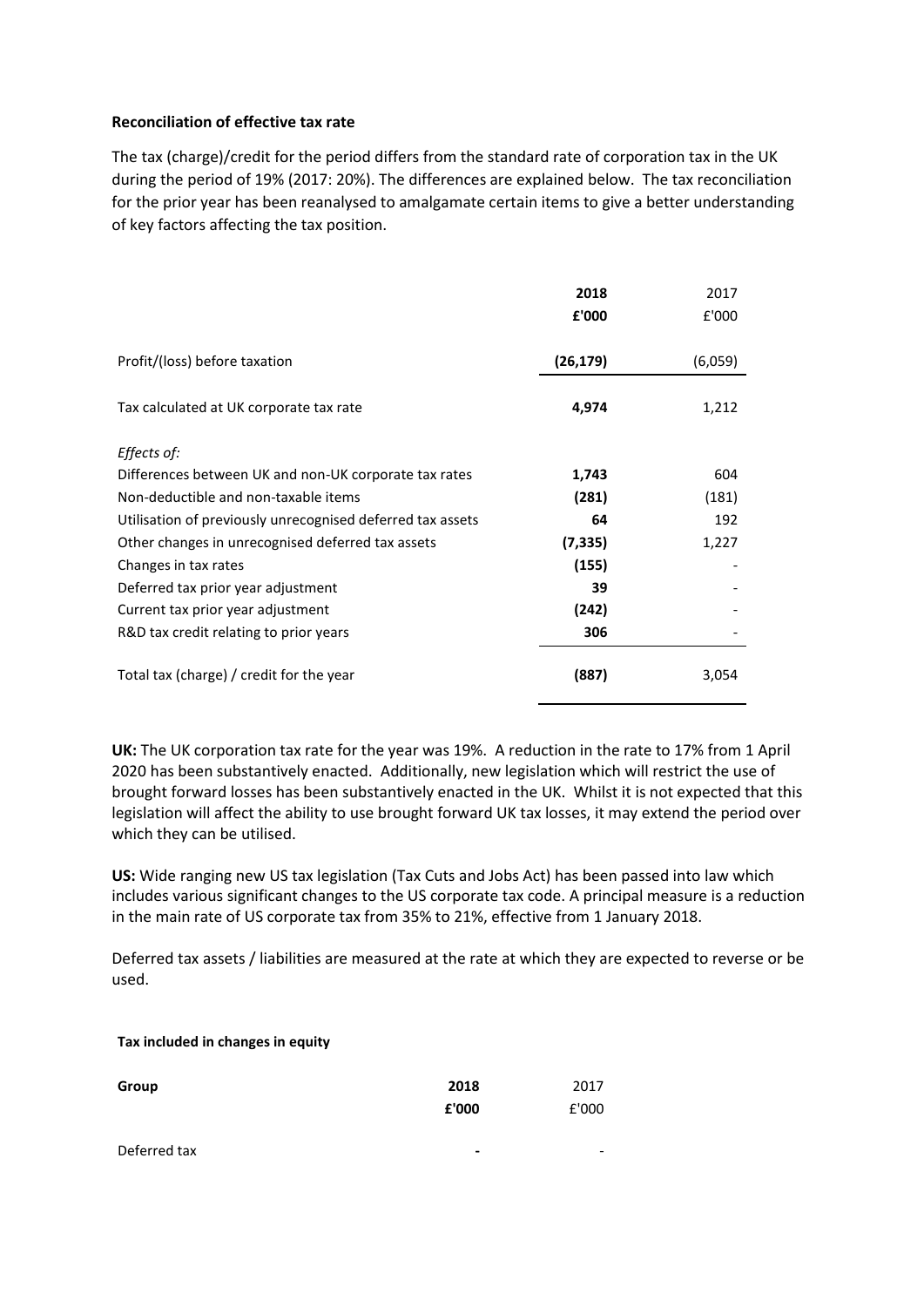| Current tax                         | 1,295 |      |
|-------------------------------------|-------|------|
| Total tax (charge) / credit         | 1,295 |      |
|                                     |       |      |
| Deferred tax assets and liabilities |       |      |
| Recognised deferred tax             | 2018  | 2017 |

| <b>INCLUSITIOU ACICITEM TOV</b> | LUIU<br>£'000 | 2011<br>£'000 |
|---------------------------------|---------------|---------------|
| Assets                          | 3,068         | 3,087         |
| Liabilities                     | (142)         | (244)         |
| Net deferred tax asset          | 2,926         | 2,843         |

# **Group 2018**

|                              | <b>Assets</b> |                                             |                                       |                                | <b>Liabilities</b>                          |                                       |              |
|------------------------------|---------------|---------------------------------------------|---------------------------------------|--------------------------------|---------------------------------------------|---------------------------------------|--------------|
|                              | Tax<br>losses | <b>Fixed asset</b><br>timing<br>differences | <b>Other</b><br>timing<br>differences | <b>Share based</b><br>payments | <b>Fixed asset</b><br>timing<br>differences | <b>Other</b><br>timing<br>differences | <b>Total</b> |
|                              | £'000         | £'000                                       | £'000                                 | £'000                          | £'000                                       | £'000                                 | £'000        |
| At 1 May                     | 3,020         | 48                                          | 19                                    |                                | (244)                                       | $\hbox{--}$                           | 2,843        |
| Included<br>in the<br>income |               |                                             |                                       |                                |                                             |                                       |              |
| statement                    | 67            | (48)                                        | (19)                                  |                                | 102                                         | $\blacksquare$                        | 102          |
| Currency<br>variations       | (19)          |                                             |                                       |                                |                                             |                                       | (19)         |
| At 30<br><b>April</b>        | 3,068         |                                             | $\overline{a}$                        |                                | (142)                                       |                                       | 2,926        |

**Group 2017**

Assets **Liabilities**